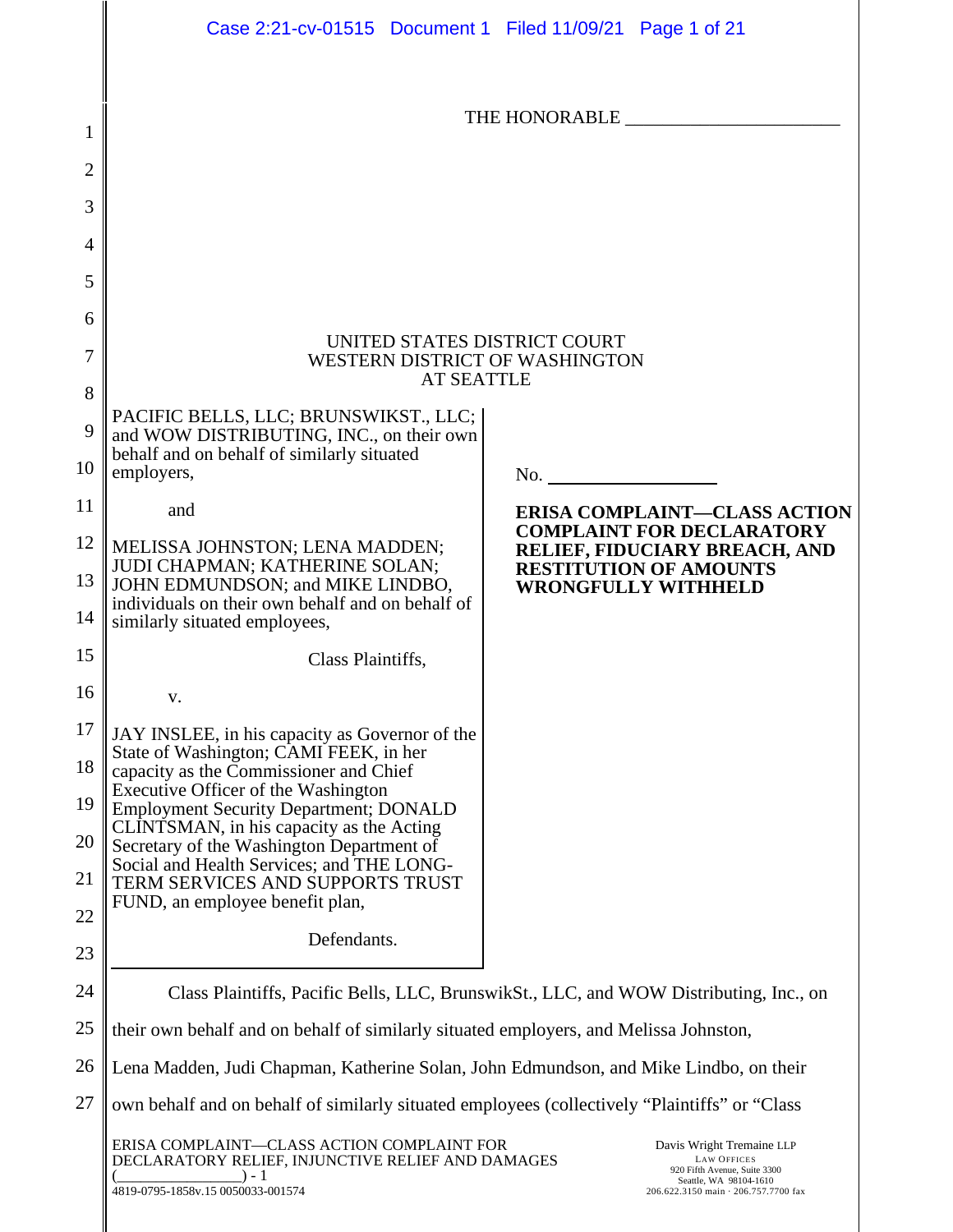1 2 Plaintiffs"), by their undersigned attorneys, file the following complaint against Defendants, and allege as follows:

#### **I. INTRODUCTION**

1.1 Beginning January 1, 2022, Washington State workers will pay \$0.58 per \$100 (.58%) of earnings to the Long-Term Services and Support Trust Fund (the "Trust") pursuant to the Long-Term Services and Support Trust Program, referred to as "WA Cares" or the "Act" and codified at RCW 50B.04, *et seq.* This action challenges the Act and requests a declaratory judgment that the Act is unenforceable as it violates ERISA and federal and state laws governing employee benefit plans and multiple employer welfare arrangements ("MEWAs").

10 11 12 13 14 15 16 17 18 19 20 21 22 23 24 25 26 27 1.2 Specifically, Pacific Bells, LLC, BrunswikSt., LLC, and WOW Distributing, Inc, on their own behalf and on behalf of all others similarly situated (collectively, the "Employer Class") and Melissa Johnston, Lena Madden, Judi Chapman, Katherine Solan, John Edmundson, and Mike Lindbo, on behalf of themselves and all similarly situated employees (collectively the "Employee Class") bring this action against Defendants for declaratory relief that (1) WA Cares is preempted by ERISA; (2) WA Cares and its Trust constitute a MEWA as defined by ERISA, subject to both ERISA and state insurance law; (3) as a MEWA, the forfeiture provisions of WA Cares are impermissible and violate ERISA, state insurance law and the requirements of I.R.C. § 7702B, which have been adopted by WA Cares; (4) employers are not required to withhold and remit a premium equal to .58% (0.0058) of wages paid to individuals in "employment" with an "employer," as defined by RCW 50B.04.010, to the Employment Security Department of the State of Washington ("ESD") or report any related information thereto; (5) WA Cares violates the Equal Protection Clause of the Fourteenth Amendment and the Privileges and Immunities Clause of the U.S. Constitution; (6) WA Cares Act violates the Age Discrimination in Employment Act of 1967 ("ADEA") and the Older Workers Benefit Protection Act; (7) all provisions of RCW 50B.04, *et seq*., are void and unenforceable because the offending provisions are not severable; and (8) the enforcement of employee benefit plan provisions that violate ERISA or other federal and state statutes constitutes a breach of Defendants' fiduciary duty

ERISA COMPLAINT—CLASS ACTION COMPLAINT FOR DECLARATORY RELIEF, INJUNCTIVE RELIEF AND DAMAGES  $) - 2$ 4819-0795-1858v.15 0050033-001574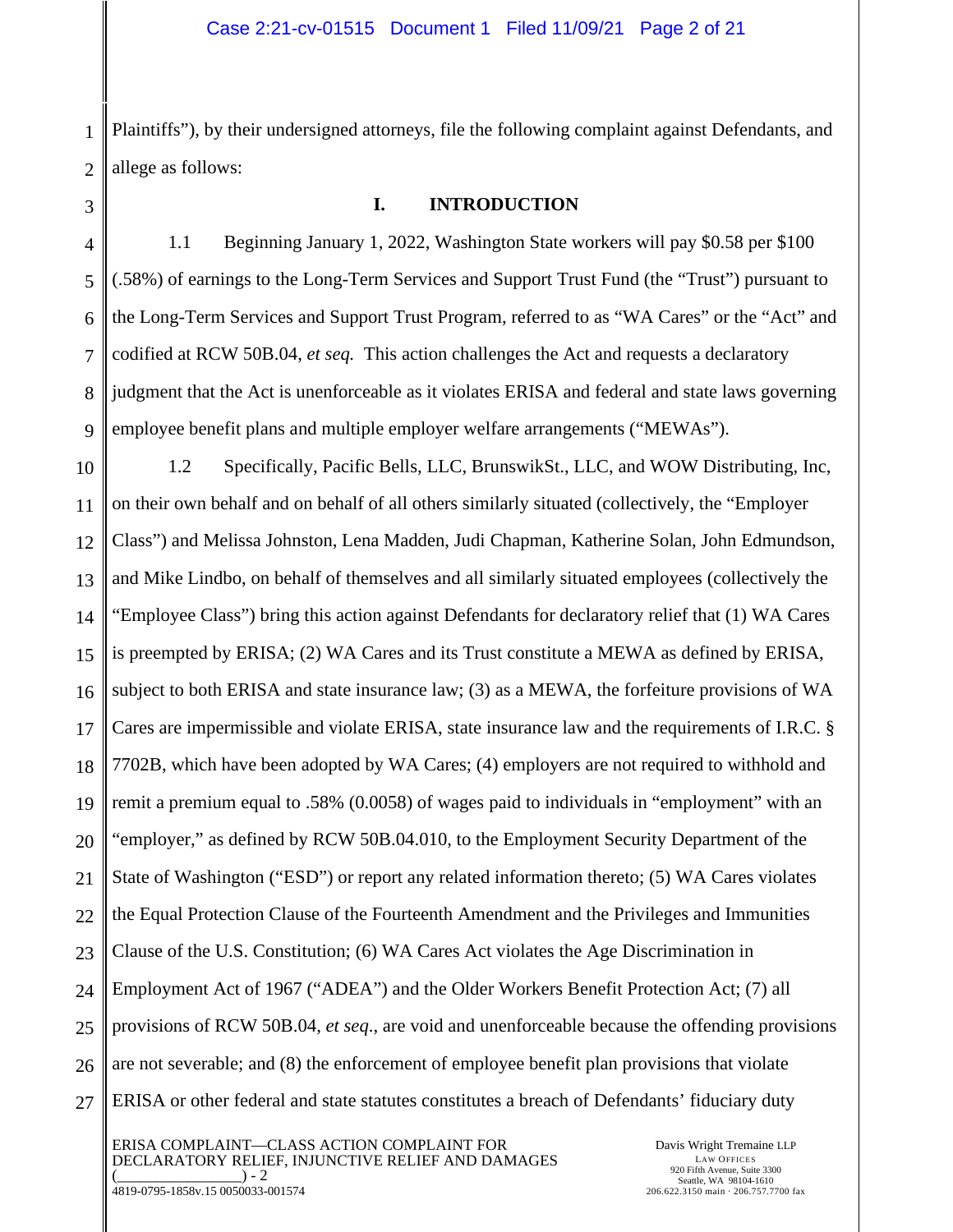1 2 3 4 under ERISA and at common law. The Employee Class also seeks restitution of their own contributions pursuant to ERISA and/or the common law governing trusts to restore their own after-tax funds that were deposited in the Trust to provide long-term care insurance on their behalf, plus earnings, increased by any ancillary expenses.

5

#### **II. JURISDICTION AND VENUE**

6 7 8 9 2.1 This Court has subject matter jurisdiction over this action pursuant to 29 U.S.C. §§ 1331 (federal question) and 1132(e)(1) (ERISA). The claims described herein are brought as a class action under Rule 23 of the Federal Rules of Civil Procedure. This Court has ancillary jurisdiction over all other related state law claims.

10 11 12 2.2 Venue is proper in the Western District of Washington pursuant to 29 U.S.C. § 1132(e)(2) as the breach took place in Washington State, Plaintiffs reside or are employed in Washington State, and one or more Defendants reside in Washington State.

13 14 15 2.3 Plaintiffs bring this action under, and the declaratory, prospective injunctive and other relief requested in this action is authorized pursuant to, 29 U.S.C. §§ 1132(a)(1)(B), 1132(a)(2) and 1132(a)(3), 28 U.S.C. §§ 2201 and 2202, and 42 U.S.C. § 1983.

16 17 2.4 This Court has authority to award attorneys' fees and costs pursuant to 42 U.S.C. § 1988 and 29 U.S.C. § 1132(g).

**III. PARTIES** 

18

19

20

21

22

23

24

25

26

27

3.1 The Employer Class. The named representatives of the Employer Class are employers based in Washington State with employees subject to WA Cares. Pacific Bells, LLC is headquartered in Vancouver, WA; WOW Distributing, Inc. is headquartered in Mukilteo, WA; and BrunswikSt., LLC is headquartered in Seattle, WA. The named representatives file this action on their behalf and on behalf of a class of all similarly situated employers. Beginning January 1, 2022, each named representative of the Employer Class will have a statutory obligation to withhold .58% of wages paid to its Washington employees and remit the withheld wages to ESD. Under the WA Cares administrative scheme, the Employer Class has administrative responsibility, makes discretionary decisions with respect to payroll withholding,

ERISA COMPLAINT—CLASS ACTION COMPLAINT FOR DECLARATORY RELIEF, INJUNCTIVE RELIEF AND DAMAGES  $) - 3$ 4819-0795-1858v.15 0050033-001574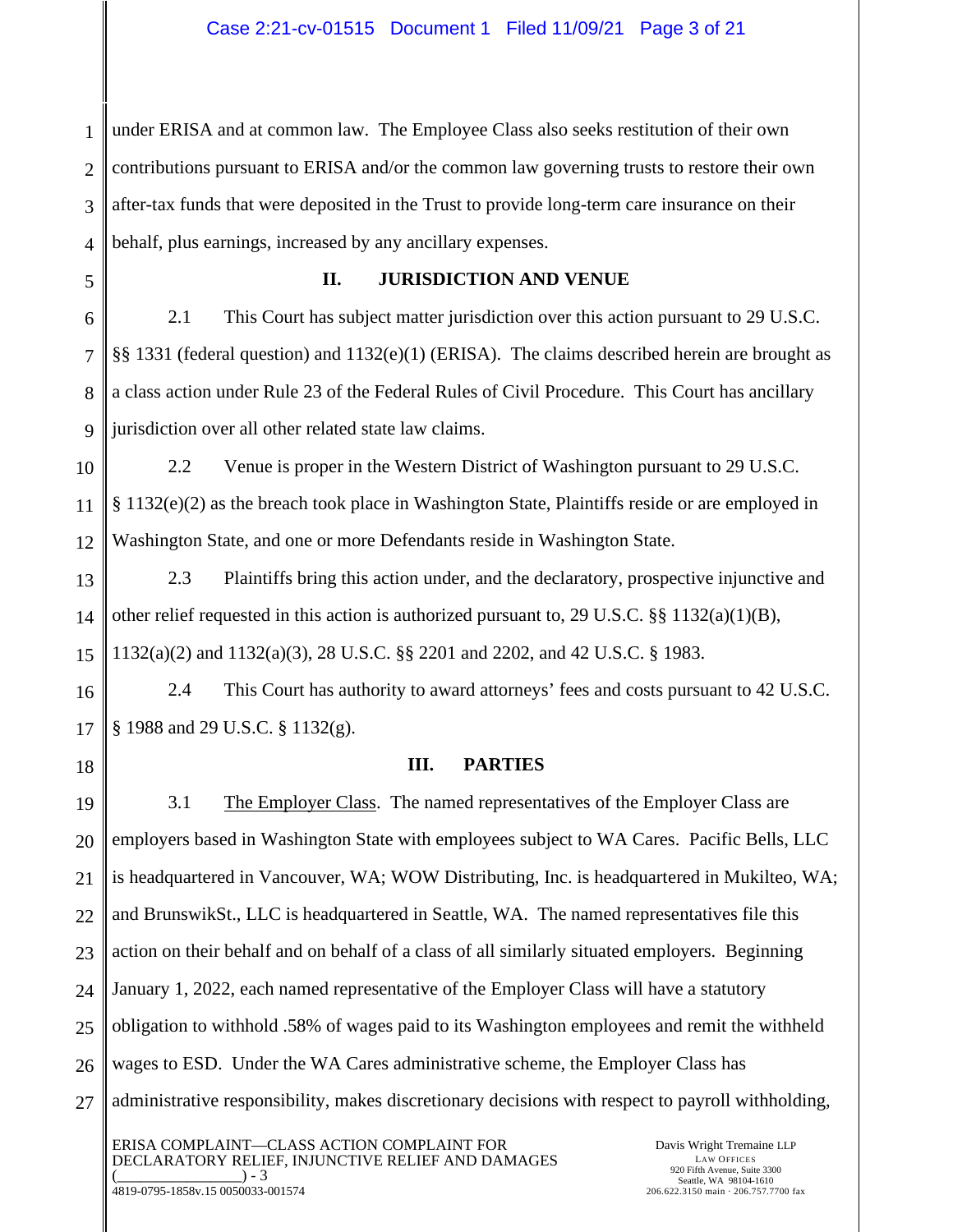1 2 3 4 and acts as a statutory agent of its employees. RCW 50B.04.080. As a plan administrator maintaining the plan, fiduciary, and agent of a plan participant, the Employer Class has standing to bring a declaratory judgment action under ERISA to clarify the rights of the participants under WA Cares.

5 6 7 8 9 10 11 12 13 14 15 16 17 18 19 20 21 22 23 24 25 26 27 3.2 The Employee Class. The named representatives of the Employee Class are employees whose wages will be subject to mandatory withholding at the rate of .58% beginning January 1, 2022, pursuant to WA Cares. Melissa Johnston resides in Eagle Point, Oregon. She is an out-of-state resident whose wages will be subject to payroll withholdings under WA Cares based on her place of employment. Lena Madden resides in King County, Washington and has wages that will be subject to payroll withholdings under WA Cares. She plans to retire out of state. Judi Chapman resides in King County, Washington. She plans to retire within ten years. Katherine Solan resides in King County, Washington and has wages that will be subject to payroll withholdings under WA Cares. John Edmundson resides in King County, Washington. He has wages that will be subject to payroll withholdings under WA Cares and plans to retire within ten years. Mike Lindbo resides in Pierce County, Washington and has wages that will be subject to payroll withholdings under WA Cares. He is considering retiring out of state. None of the named individuals in the Employee Class purchased private long-term care insurance before November 1, 2021, to qualify for exemption and their wages will be subject to mandatory withholding under WA Cares, effective January 1, 2022, based on their employment for an employer in Washington State. Each named representative earned higher wages after attaining age 40. The named representatives of the Employee Class are plan participants pursuant to 29 U.S.C. § 1002(7), ERISA Section 3(7), because they are subject to mandatory employee contributions under WA Cares and may be entitled to benefits in the future based on those contributions. As participants, the Employee Class members have standing pursuant to 29 U.S.C. § 1332, ERISA Section 502, to clarify their rights to benefits under WA Cares. The named representatives of the Employee Class file this action on behalf of a class of similarly situated employees subject to WA Cares mandatory withholding.

ERISA COMPLAINT—CLASS ACTION COMPLAINT FOR DECLARATORY RELIEF, INJUNCTIVE RELIEF AND DAMAGES  $) - 4$ 4819-0795-1858v.15 0050033-001574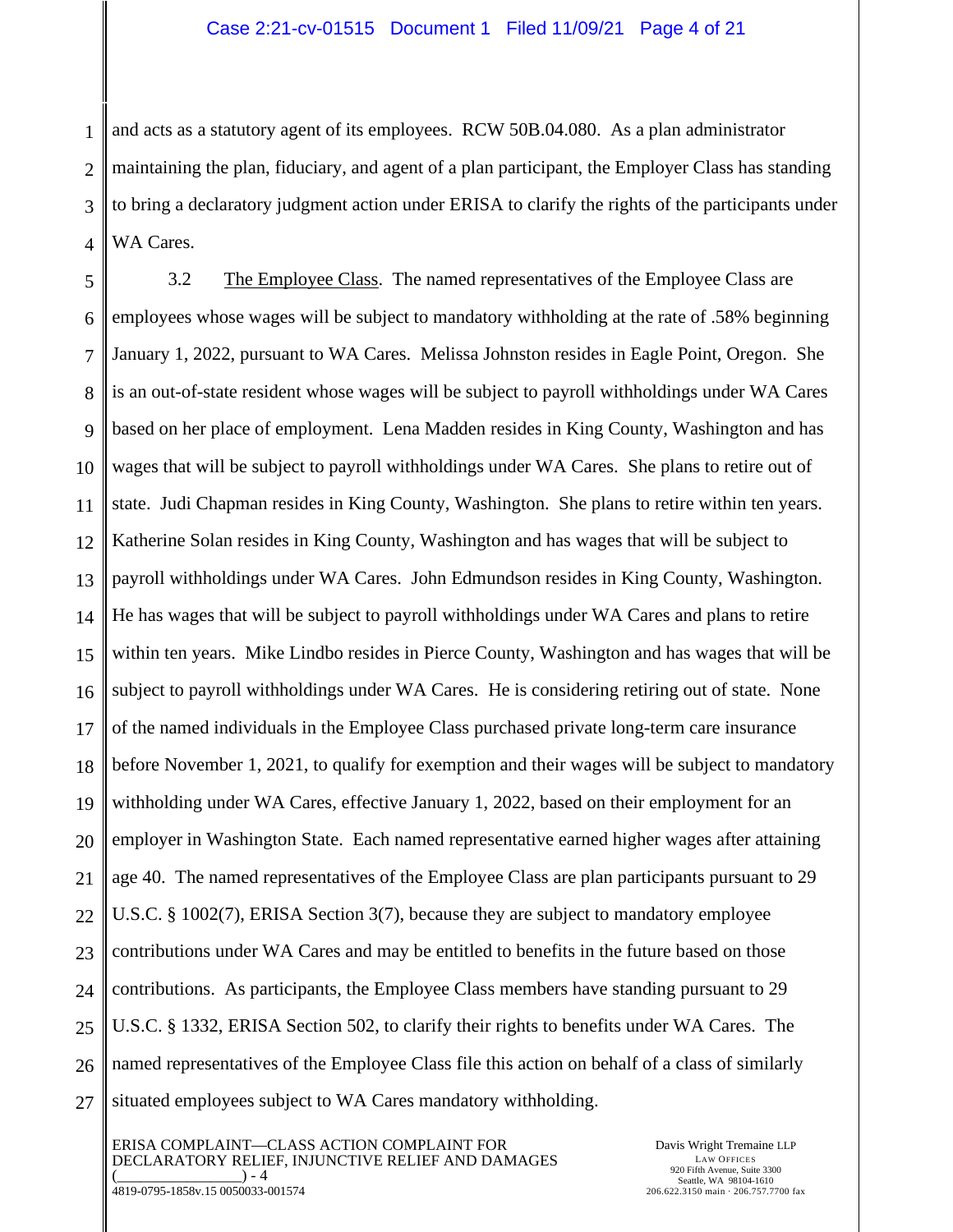#### Case 2:21-cv-01515 Document 1 Filed 11/09/21 Page 5 of 21

1 2 3 4 5 6 7 8 9 10 11 12 13 14 15 16 17 18 19 20 21 22 23 24 25 26 27 3.3 Defendants. Defendant Jay Inslee is the Governor of the State of Washington and he is being sued in his official capacity as the executive responsible for appointing the commission members who oversee the Long-Term Services and Support Trust Fund and receiving annual reports regarding administrative expenses under WA Cares and as an ERISA fiduciary charged with sponsoring and monitoring WA Cares. Defendant Cami Feek is the Commissioner and Chief Executive Officer of ESD and she is being sued in her official capacity as the head of the state department charged with the collection and assessment of WA Cares premiums and for developing rules and educational materials for the Act and as an ERISA fiduciary charged with the administration of a welfare benefit plan. RCW 50B.04.020(4). Defendant Donald Clintsman is the acting Secretary of the Washington State Department of Social and Health Services and he is being sued solely in his official capacity as the head of the agency charged with educating employees about WA Cares and with the authority to authorize disbursements from the Trust and as an ERISA fiduciary charged with the administration of a welfare benefit plan. RCW 50B.04.020(3). The final defendant, the Long-Term Services and Support Trust Fund (the "Trust"), is a trust maintained separate and distinct from the State and its general fund. RCW 50B.04.100. The Trust is entirely funded by and holds only employee after-tax contributions and the earnings thereon. No state funds are contributed to the Trust. No state funds are used to pay the benefits under WA Cares. The Trust is the sole source of payments of benefits under WA Cares. The Trust, together with WA Cares, is an employee benefit plan within the meaning of 29 U.S.C. §§ 1002(5) and 1332(d)(1), ERISA Sections 3(5) and  $502(d)(1)$ , and is a legal entity that may be sued in federal court. It is not a governmental plan within the meaning of 29 U.S.C. § 1002(32), ERISA Section3(32), as it is not providing benefits for only employees of the state. A substantial number of non-governmental employees will be subject to mandatory employee contributions to the Trust. The Trust is therefore a MEWA within the meaning of 29 U.S.C. § 1002(40)(A), ERISA Section 3(40)(A), subject to both ERISA and state insurance law. At all times, Defendants were acting and continue to act under color of state law and as ERISA fiduciaries.

ERISA COMPLAINT—CLASS ACTION COMPLAINT FOR DECLARATORY RELIEF, INJUNCTIVE RELIEF AND DAMAGES  $) - 5$ 4819-0795-1858v.15 0050033-001574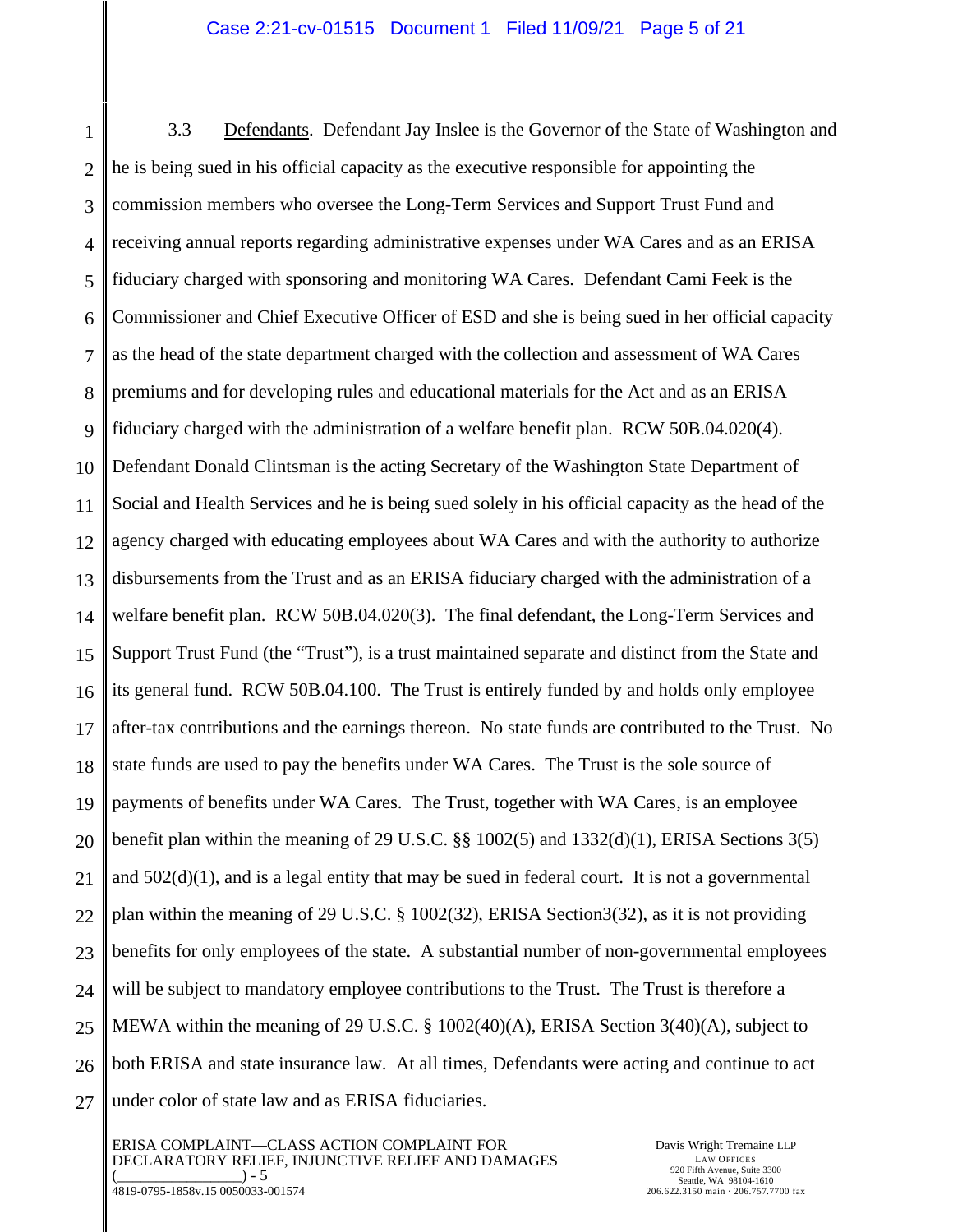11

1

#### **IV. EXHAUSTION OF ADMINISTRATIVE REMEDIES**

4.1 Plaintiffs lack an "adequate, available or non-futile and clearly defined" administrative remedy. Specifically, there is no administrative remedy under WA Cares that would permit Plaintiffs to redress the violations alleged or obtain the relief sought herein.

#### **V. FACTUAL ALLEGATIONS**

8 9 10 5.1 WA Cares is the nation's first public state-operated long-term care insurance program. WA Cares provides long-term care insurance and not unemployment or disability insurance. WA Cares, which is codified at RCW Chapter 50B.04, will be funded by a .58% premium on all employee wages, beginning January 1, 2022. The premium assessment, however, is not sufficient to fund the promised benefits and the Trust through which WA Cares benefits will be paid is currently projected to be depleted by 2076.

12 13 14 15 16 17 18 5.2 Employers will be required to collect this premium assessment beginning on January 1, 2022, via after-tax payroll withholdings and must remit those premiums to ESD as part of their quarterly reporting. Employers are not required to separately contribute to WA Cares, but must remit the employee-paid premiums. Employers are also required to exercise discretion when they determine which employees are subject to the premium and must keep records of hours worked. Employers are the statutory agent of the employee for purposes of WA Cares.

19 20 21 22 23 5.3 Of significance, and unlike other state programs, there is no cap on wages subject to the premium assessment under WA Cares. All wages and remuneration, including stockbased compensation, bonuses, paid time off, and severance pay, are subject to the premium. For example, an employee with wages of \$65,000 will pay \$377 in premiums each year, while an employee with wages of \$250,000 will pay \$1,450 in premiums each year.

24 25 26 5.4 All individuals in "employment" with an "employer," as defined by RCW 50B.04.010, will be required to pay premiums for long-term care insurance starting January 1, 2022. The exceptions are self-employed individuals, employees of the federal

27

ERISA COMPLAINT—CLASS ACTION COMPLAINT FOR DECLARATORY RELIEF, INJUNCTIVE RELIEF AND DAMAGES  $) - 6$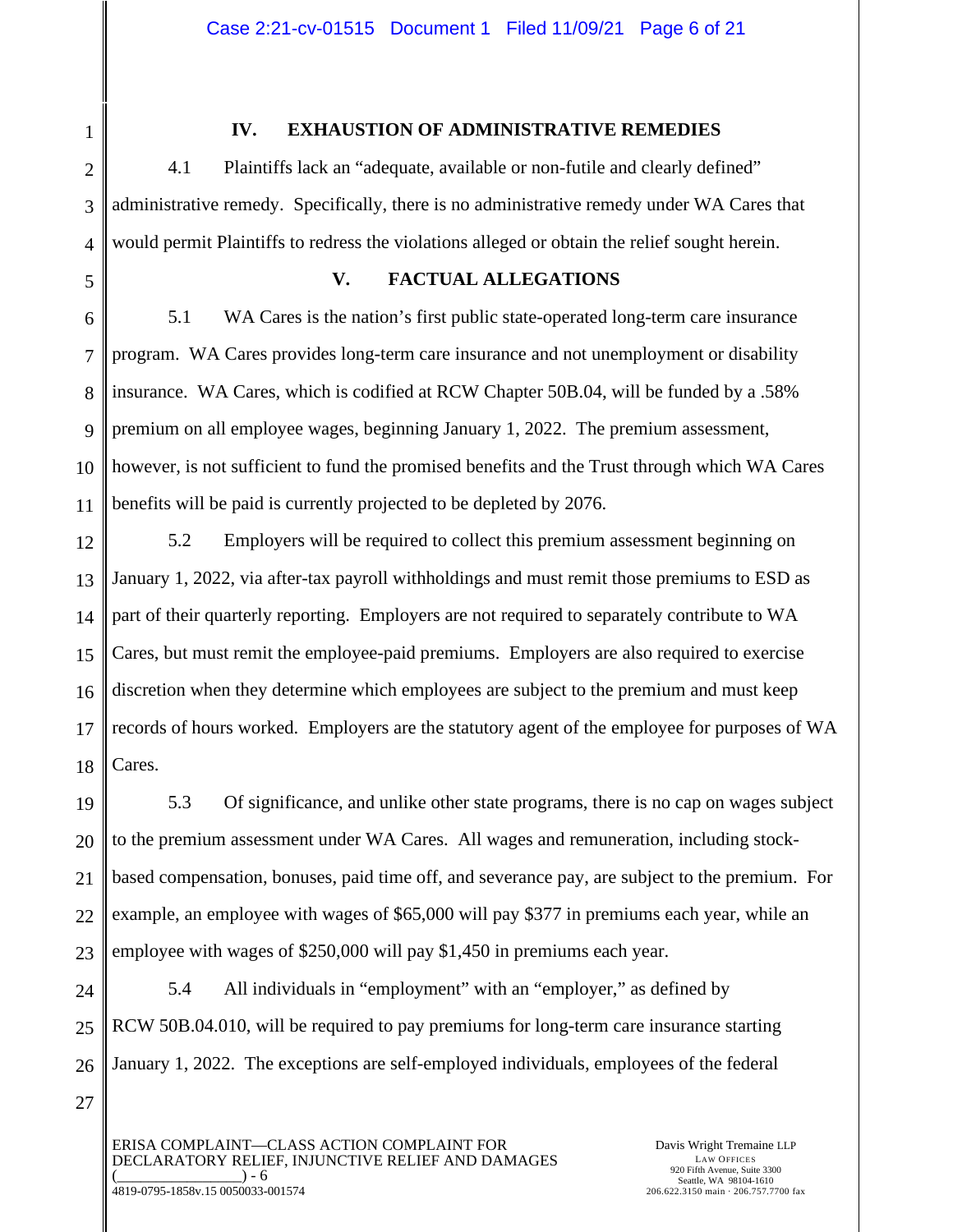#### Case 2:21-cv-01515 Document 1 Filed 11/09/21 Page 7 of 21

1 2 government, employees of a federally recognized tribe, certain collectively bargained employees, and employees who qualify for an exemption (discussed below).

3

4

5

6

7

5.5 For purposes of WA Cares, an employee is treated as employed in Washington if the employee's service is localized in Washington or, if the service is not localized in any state, the employee performs some services in Washington and the services are directed or controlled from Washington. Out-of-state employers must collect and remit premiums for any employees that primarily work in Washington.

8 9 10 11 12 5.6 Benefits are limited to Washington State residents who have paid premiums under WA Cares for either (a) a total of ten years without interruption of five or more consecutive years, or (b) three years within the last six years from the date the application for benefits is made. In addition, to qualify for WA Cares benefits, an employee must have worked at least 500 hours during each of the ten years or each of the three years, as applicable.

13 14 15 16 5.7 From a practical standpoint, this means that older employees who plan to retire in the next ten years will be required to pay premiums to ESD but may never qualify for the benefits. It also means that retirees who move out of Washington will not qualify for the benefits. WA Cares thereby restricts the ability of employees to travel out-of-state.

17 18 19 20 5.8 Benefits under WA Cares will first become available January 1, 2025. If an individual is eligible, and if the Department of Social and Health Services determines that an individual requires assistance with at least three activities of daily living, WA Cares provides benefits of up to \$100 per day, up to a maximum lifetime limit of \$36,500.

21 22 23 5.9 An employee may permanently opt out of WA Cares and all associated premiums and benefits if (a) the employee is 18 years or older on the date he or she applies for the exemption, and (b) the employee attests that he or she has other long-term care insurance, as defined in RCW 48.83.020, purchased on or before November 1, 2021.

26 27 5.10 WA Cares was amended in April of 2020 to require that employees must purchase long-term care insurance before November 1, 2021, to be eligible to opt out of the Act. This provided a very short window to purchase long-term care insurance. For many employees, the

ERISA COMPLAINT—CLASS ACTION COMPLAINT FOR DECLARATORY RELIEF, INJUNCTIVE RELIEF AND DAMAGES  $) - 7$ 

4819-0795-1858v.15 0050033-001574

Davis Wright Tremaine LLP LAW OFFICES 920 Fifth Avenue, Suite 3300 Seattle, WA 98104-1610 206.622.3150 main · 206.757.7700 fax

24 25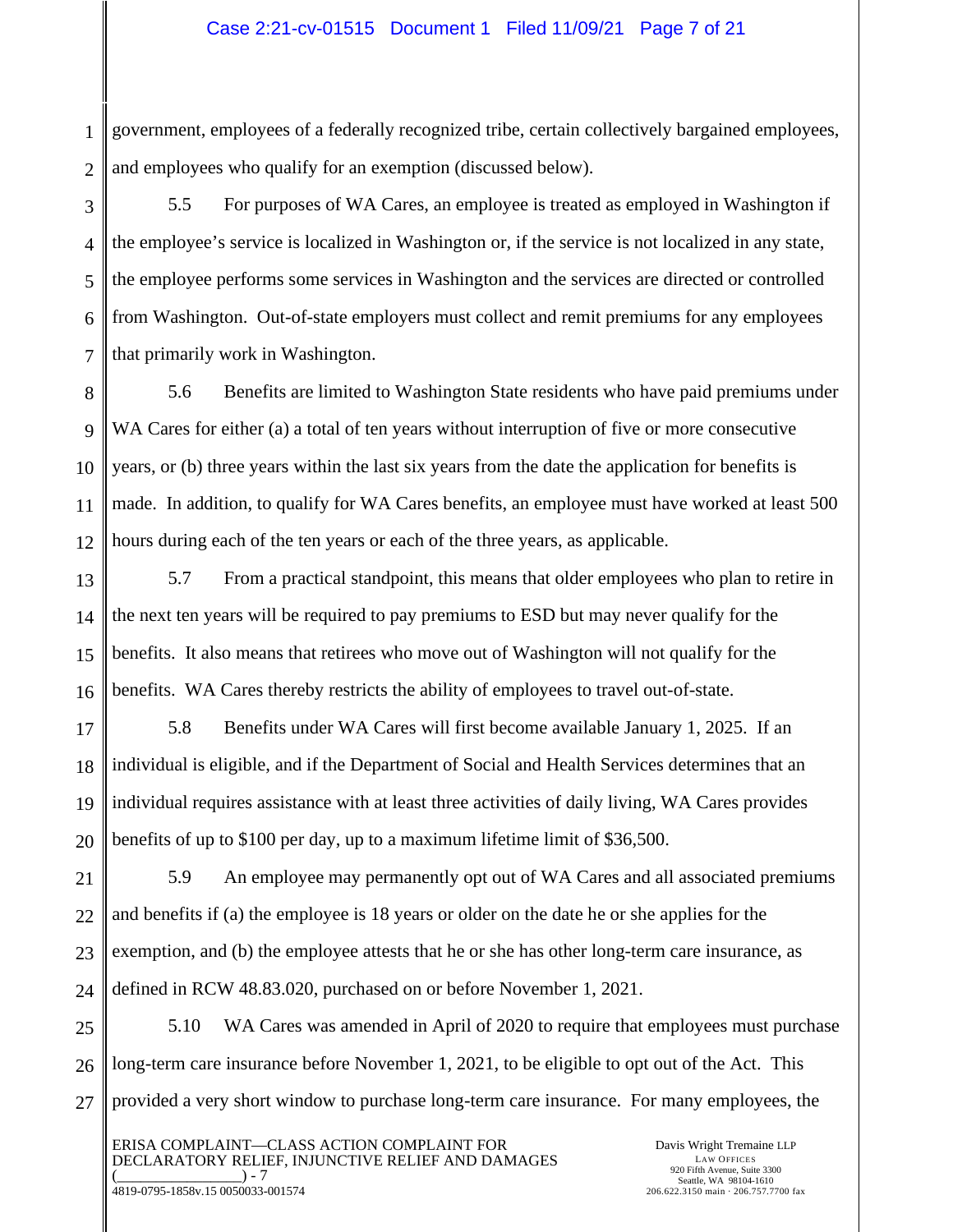#### Case 2:21-cv-01515 Document 1 Filed 11/09/21 Page 8 of 21

1 2 3 4 5 opt-out process was illusory. Three months before the November 1 deadline, many insurance companies in Washington froze the application process. For those companies that continued to write insurance, the underwriting process would take more than 90 days. Even for those employees who were able to find insurance, the opt-out process was a Hobson's Choice—pay .58% of wages to Washington State or purchase private insurance that they previously did not want or need. Many employers were forced to adopt an ERISA long-term care plan to provide a mechanism for their employees to timely opt out.

5.11 To opt out of WA Cares, a qualifying employee must provide identification to verify his or her age and must apply for an exemption with ESD between October 1, 2021, and December 31, 2022. If approved, an employee's exemption will be effective for the quarter immediately following approval. Once an employee opts out, the employee cannot opt back into WA Cares, *i.e.,* the opt-out is permanent.

5.12 After an employee's application for exemption is processed and approved, he or she will receive an approval letter from ESD. The employee must provide this approval letter to all current and future employers. Employers must maintain copies of any approval letters received.

5.13 If an employee who is exempt from WA Cares fails to provide the exemption approval letter, the employer must collect and remit premiums beginning January 1, 2022. An employee will not be entitled to a refund of any premiums collected before the employee's exemption took effect or before the employee provided the approval letter to their employer.

5.14 If an employer deducts premiums after an employee provides the employer with the exemption approval letter, the employer must refund the deducted premiums and will be responsible for restoring the premiums to the employee. The employer is not eligible to receive a refund of the premiums from ESD.

5.15 Because benefits are limited to Washington State residents, employees who move out of the state will not be eligible to receive benefits under WA Cares. This provision restricts

ERISA COMPLAINT—CLASS ACTION COMPLAINT FOR DECLARATORY RELIEF, INJUNCTIVE RELIEF AND DAMAGES  $) - 8$ 4819-0795-1858v.15 0050033-001574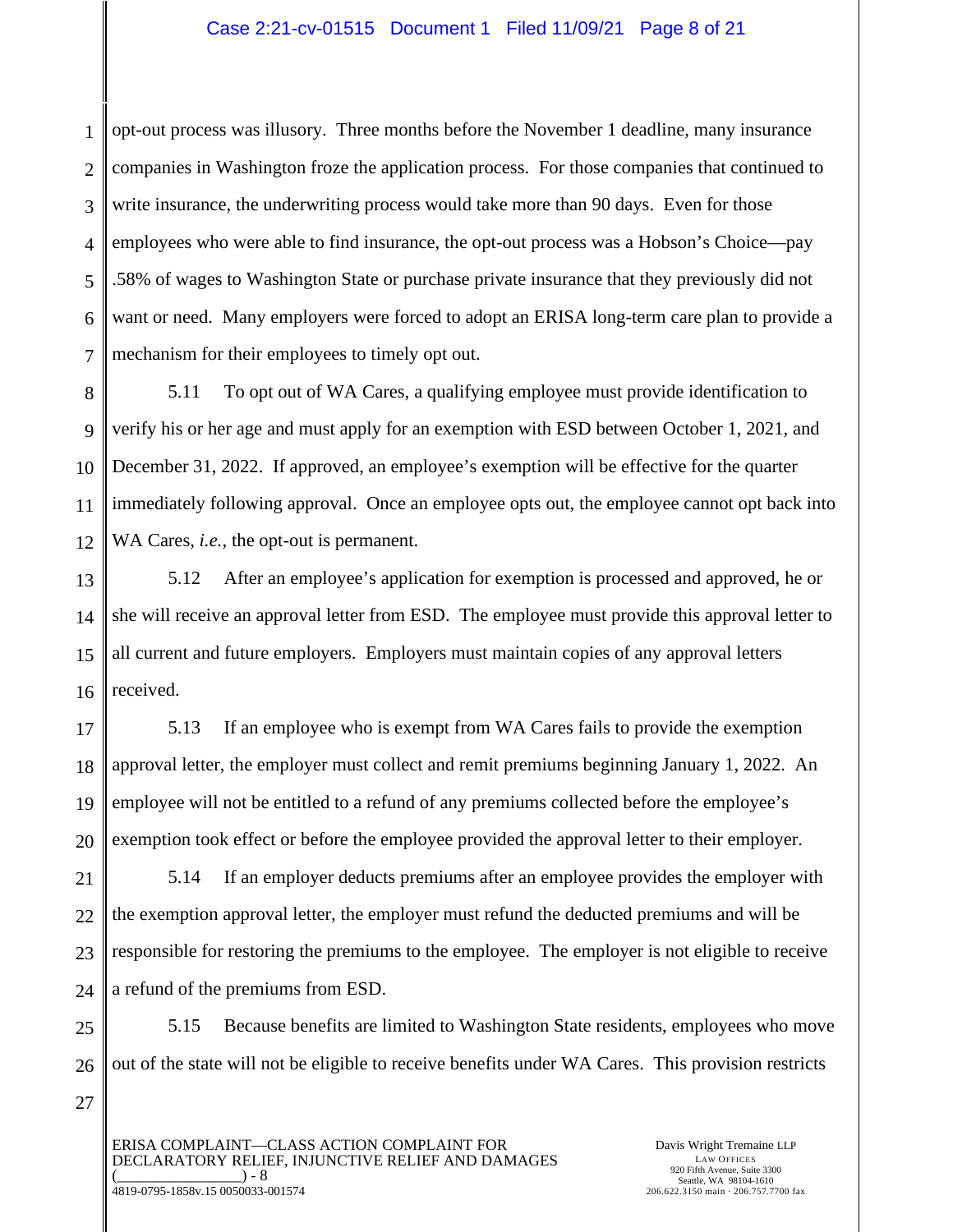#### Case 2:21-cv-01515 Document 1 Filed 11/09/21 Page 9 of 21

1 2 the ability of those that desire to receive the benefit to move or travel out-of-state, as WA Cares will also not pay out-of-state providers.

3 4 5 5.16 Self-employed individuals are exempt from WA Cares but may choose to opt in. Under the Act, self-employed individuals must elect coverage by January 1, 2025, or within three years of becoming self-employed for the first time.

6 7 8 9 5.17 Parties to a collective bargaining agreement in existence on October 19, 2017, are not subject to WA Cares unless and until the existing agreement is reopened and renegotiated or the existing agreement expires. Parties must notify ESD when the collective bargaining agreement becomes open.

10 11 12 13 14 5.18 WA Cares has two forfeiture provisions that are contrary to ERISA, I.R.C. § 7702B, which the state represented would control the taxation of benefits, and state insurance laws governing a MEWA. These laws prohibit the forfeiture of mandatory employee contributions without providing any benefit. WA Cares impermissibly forfeits benefits based on years of employment and place of residence.

#### 15 **Factual Allegations Regarding ERISA Preemption**

16 17 18 19 20 21 22 23 24 5.19 Under 29 U.S.C. § 1002, ERISA Section 3, benefit plans are covered by ERISA if the plan provides for medical benefits and/or benefits in the event of sickness, accident, or disability. RCW 48.83.020(5) defines long-term care insurance as a policy, practice or program that provides coverage for one or more necessary or medically necessary diagnostic, preventative, therapeutic, rehabilitative, maintenance, or personal care services, provided in a setting other than an acute care unit of a hospital. Given this statutory definition and the requirement that the insured be unable to perform certain basic activities, WA Cares provides a benefit that is subject to ERISA. *Schneider v. UNUM Life Ins. Co. of America*, 149 F. Supp. 2d 169 (E.D. Pa. 2001) (long-term care policy is an ERISA employee welfare plan).

25 26 27 5.20 ERISA supersedes any state laws that "relate to any employee benefit plan." 29 U.S.C. § 1144(a). The Supreme Court has identified two threads of ERISA preemption— "reference to" and "connection with" preemption. *Shaw v. Delta Airlines, Inc*., 463 U.S. 85, 96-

ERISA COMPLAINT—CLASS ACTION COMPLAINT FOR DECLARATORY RELIEF, INJUNCTIVE RELIEF AND DAMAGES  $_$ ) - 9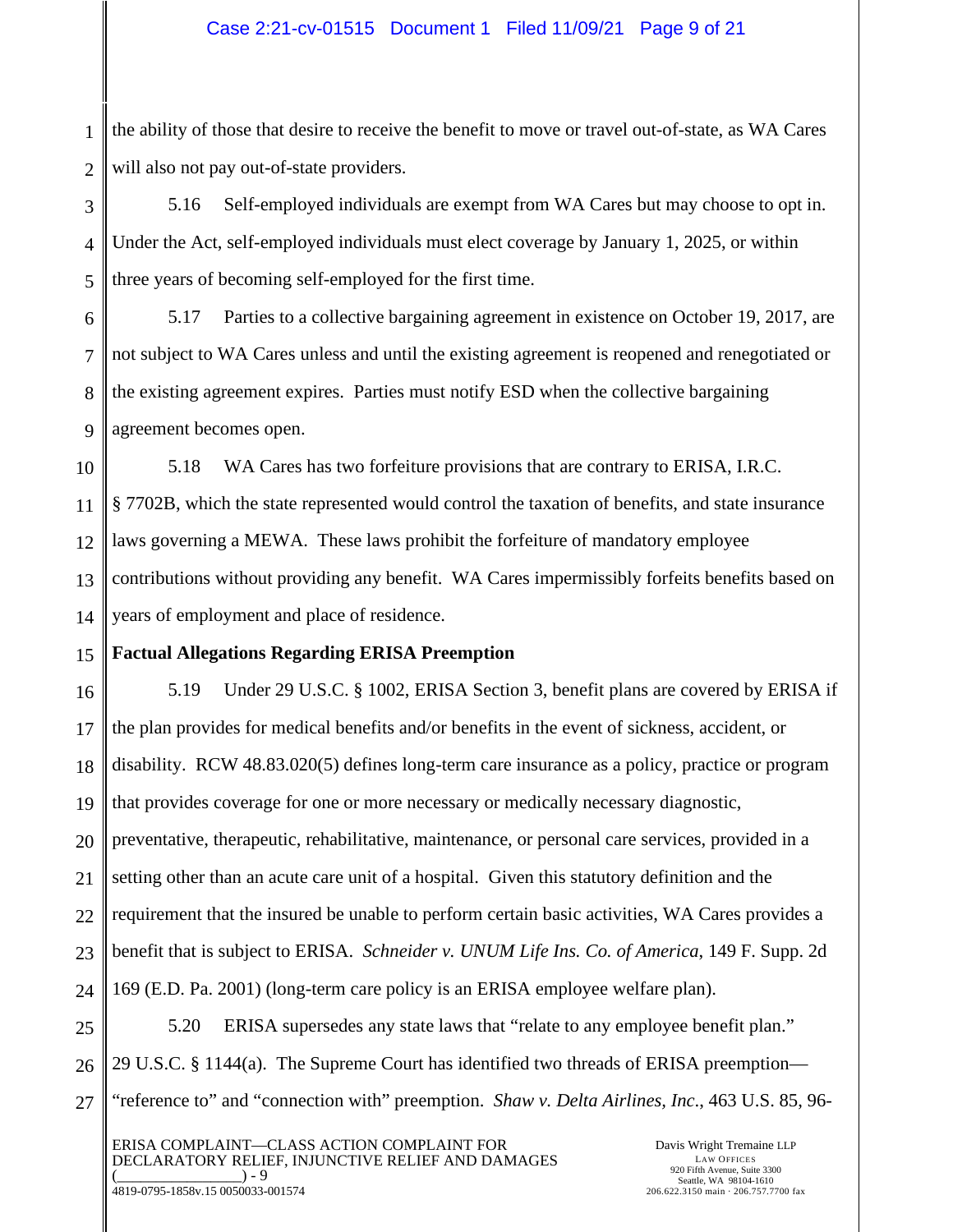1 2 3 4 5 6 7 8 9 10 11 12 97, 103 S. Ct. 2890 (1983). A state law inappropriately makes "reference to" a plan if the law "specifically refers" to ERISA-covered plans, *District of Columbia v. Greater Washington Bd. of Trade*, 506 U.S. 125, 130, 113 S. Ct. 580 (1992), if the law acts "immediately and exclusively" upon ERISA plans, or if the existence of ERISA plans is "essential to the law's operation." *Cal. Div. of Labor Stds. Enforcement v. Dillingham Const., N.A., Inc*. 519 U.S. 316, 325, 117 S. Ct. 832 (1996). A state law has an impermissible "connection with" ERISA plans if it governs a central matter of plan administration, thereby "interfer[ing] with nationally uniform plan administration." *Gobeille v. Liberty Mut. Ins. Co*., 577 U.S. 312, 320, 136 S. Ct. 936 (2016). Under either thread, the preemption provision "displace[s] all state laws that fall within its sphere, even including state laws that are consistent with ERISA's substantive requirements." *Mackey v. Lanier Collection Agency & Serv., Inc.*, 486 U.S. 825, 829, 108 S. Ct. 2182 (1988). WA Cares is preempted under both preemption doctrines.

13 14 15 5.21 WA Cares is a state mandate for employers to provide a long-term care benefit to employees. Because this mandate can only be satisfied with an ERISA-covered plan, ERISA preempts the Act under "reference to" preemption.

16 17 18 19 20 21 22 23 24 25 26 27 5.22 The Act also has an impermissible "connection with an ERISA plan." The Act requires that the employer must remit premium payments to ESD by payroll withholdings, as an agent of the employees. RCW 50B.04.080. As such, the employer must determine the wages that are subject to the Act, which employees are subject to the Act, and whether any employees are exempt from the Act. *Id*. Employers must also coordinate the payment of benefits under the Act with any long-term care plan the employer maintains. The employee's premium collection is subject to appeal procedures adopted pursuant to RCW 50B.04.120. Such appeal procedures are inconsistent with ERISA, which permits the employer the right to structure the employee benefit plan and to establish claims procedures with a discretionary standard of review. Such requirements and procedures interfere with the administration of the plan—and differing laws in different states would interfere with the uniform administration of the plan. By performing the acts required by WA Cares, the employer is maintaining the plan. *Medina v. Catholic Health* 

ERISA COMPLAINT—CLASS ACTION COMPLAINT FOR DECLARATORY RELIEF, INJUNCTIVE RELIEF AND DAMAGES  $) - 10$ 4819-0795-1858v.15 0050033-001574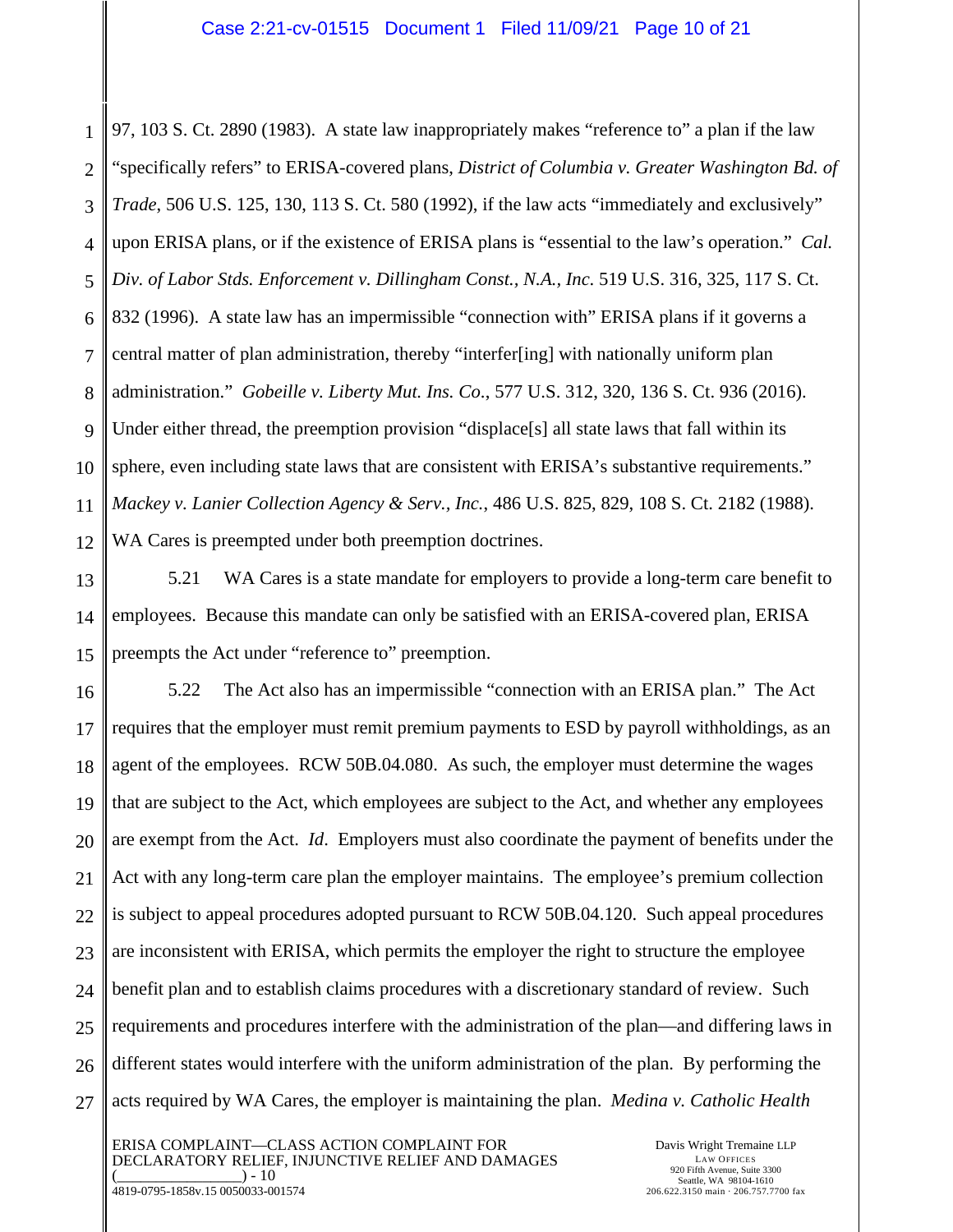1 2 3 *Initiatives*, 877 F.3d 1213, 1227 (10th Cir. 2017); *Sanzone v. Mercy Health*, 954 F.3d 1031, 1042 (8th Cir. 2020); *Simas v. Quaker Fabric Corp. of Fall River*, 6 F.3d 849, 852-53 (1st Cir. 1993). As such, the Act is also preempted under the "connection to" test.

4 5 6 7 8 9 10 11 12 13 14 5.23 To the extent that Defendants argue the premium withholding arrangement is instead established or maintained by a state agency, courts have found that governmentsponsored employee benefit arrangements dominated by private employees are not exempt from ERISA. Granted, a governmental plan is one type of plan that is exempt from ERISA coverage. 29 U.S.C. § 1003(b). However, the exemption applies only where the state established and maintained a plan for its employees, and not employees in general. Similarly, the same provision exempts from coverage Indian Tribal government plans that meet the statutory definition, but does not offer the exemption if substantially all the employees of the tribe perform commercial activities. *Alley v. Resolution Tr. Corp.*, 984 F.2d 1201, 1206 (D.C. Cir. 1993). Such an argument would erase ERISA protection for private employers if the state could require employers to maintain state-established retirement plans that only cover private employees.

15 16 17 18 19 20 21 22 23 24 25 26 27 5.24 The Act is not a payroll practice exempt from ERISA because it requires all employers to adopt a mandatory scheme, even if that scheme conflicts with the employer's ERISA long-term care plan. No court has ever held that a mandatory program is a payroll practice exempt from ERISA. Only those programs that are voluntary or contain an opt out provision have been held to be an exempt payroll practice. 29 C.F.R. § 2510.3-2(d); *Howard Jarvis Taxpayers Ass'n v. California Secure Choice Ret. Sav. Program*, 997 F.3d 848 (9th Cir. 2021). While the Act contains an opt-out provision, the opt-out is an illusory, one-time opt-out only during the period from October 1, 2021, through December 31, 2022, for employees 18 years of age or older. The opt-out provision presents the employee with a Hobson's Choice pay .58% of wages to Washington State or attempt to purchase private insurance that the employee previously did not want or need. In addition, younger employees or employees employed in Washington after that date will not have the ability to opt out, making WA Cares mandatory for them. The opt-out also requires the purchase of long-term care insurance before

ERISA COMPLAINT—CLASS ACTION COMPLAINT FOR DECLARATORY RELIEF, INJUNCTIVE RELIEF AND DAMAGES  $) - 11$ 4819-0795-1858v.15 0050033-001574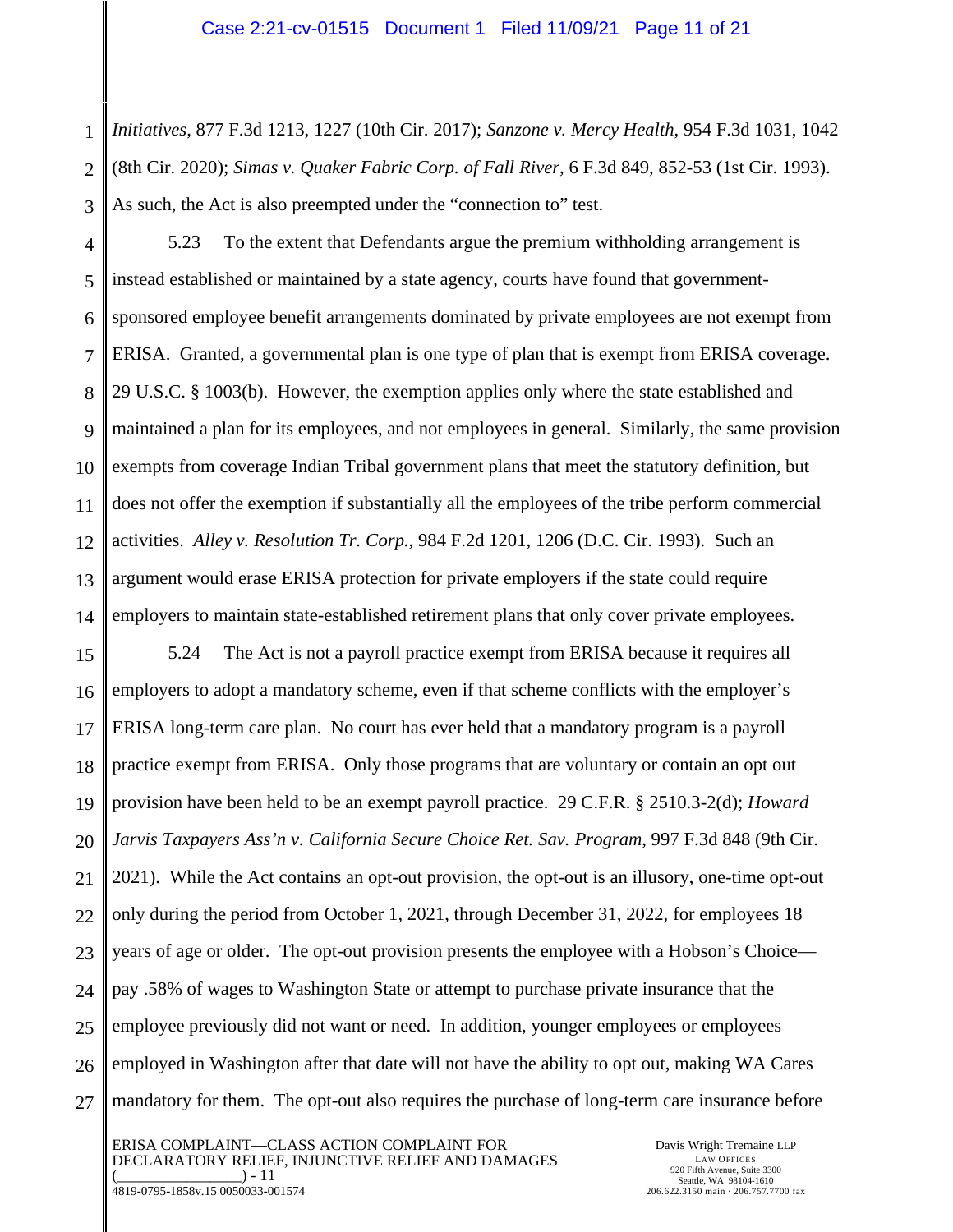1 2 3 4 November 1, 2021. Due to the rush to opt out of this ill-conceived program and the limited number of insurers in Washington, many employees were effectively denied the opportunity to timely opt out, making the program mandatory for this group of employees as well. While an opt-out program like the California Secure Choice Retirement Savings Program can be held to be a plan established and maintained by the employee as a voluntary arrangement, a mandated plan is clearly not a plan established by the employee. A mandatory program for employees is a plan or program that is subject to ERISA and no court has ever held otherwise. The Act is preempted by ERISA.

#### **Factual Allegations Regarding Violations of the Equal Protection Clause of the Fourteenth Amendment, the Right to Travel, and Privileges and Immunities Clause**

5.25 The Fourteenth Amendment requires that "no state . . . shall deny any person within its jurisdiction equal protection of laws." WA Cares violates the Equal Protection guarantees of the Fourteenth Amendment in that: (a) it charges out-of-state residents working in the State of Washington a premium, but denies them the benefit of the premium because they must be a state resident in order to receive benefits; (b) it restricts the fundamental right to travel, as an individual who retires and moves out of the State of Washington will no longer receive the benefits; (c) it charges similarly situated individuals different premiums based solely on income and there is no compelling state interest for the difference in rate. The Privileges and Immunities Clause, Article IV, Section 2, Clause 1 states: "[t]he Citizens of each State shall be entitled to all Privileges and Immunities of Citizens in the several States." U.S. Const. art. IV, § 2, cl. 1. WA Cares violates the Privileges and Immunities Clause because it discriminates against a class of individuals that live out of state. For example, an employee who resides in Oregon or Idaho, works in Washington and pays the premium for at least ten years would nevertheless be denied the benefit if not a Washington resident at the time the employee applies for benefits. A similarly situated Washington resident would receive the benefit. The only difference between the two classes of employees is their place of residence. There is no compelling state interest for

ERISA COMPLAINT—CLASS ACTION COMPLAINT FOR DECLARATORY RELIEF, INJUNCTIVE RELIEF AND DAMAGES  $) - 12$ 4819-0795-1858v.15 0050033-001574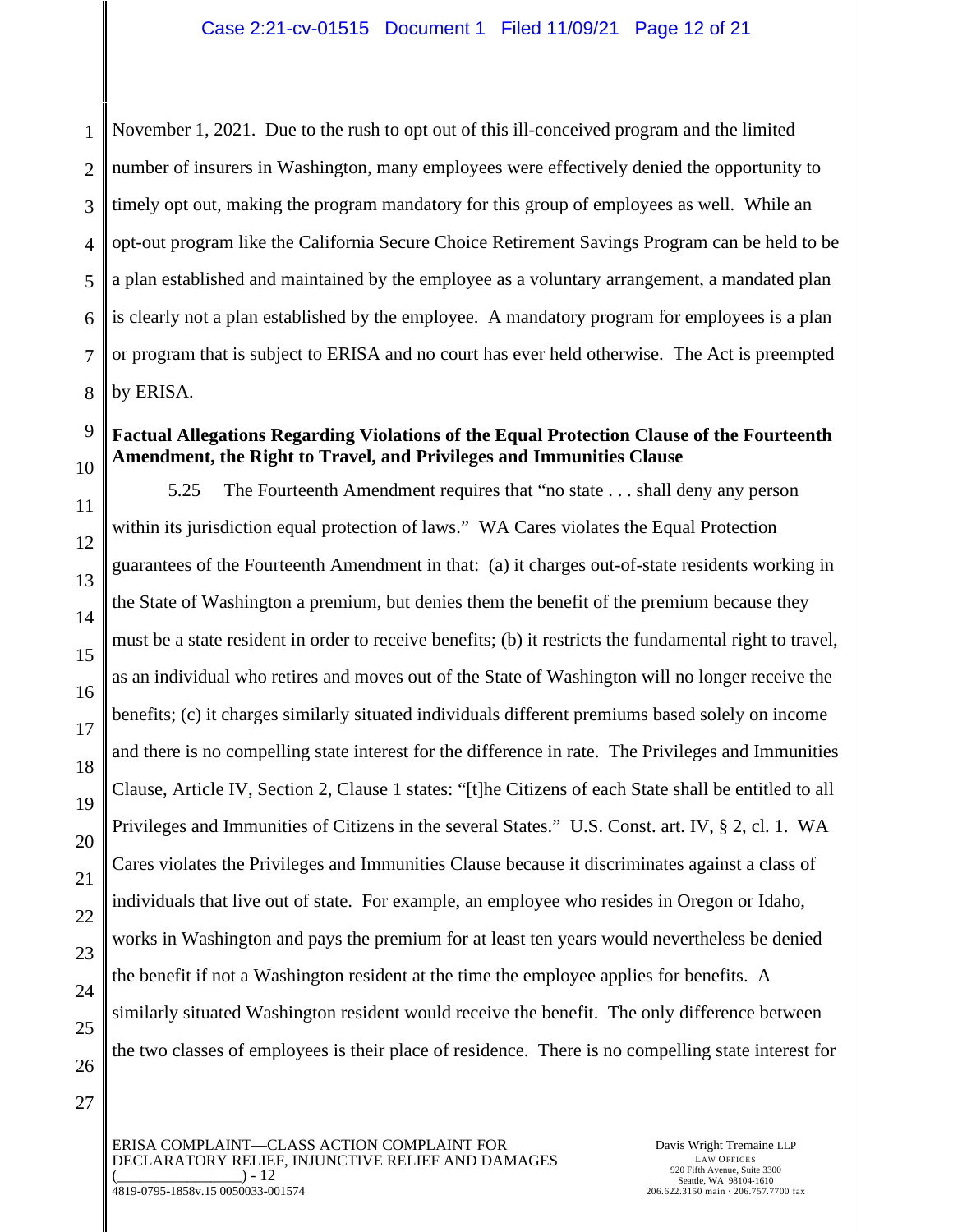#### Case 2:21-cv-01515 Document 1 Filed 11/09/21 Page 13 of 21

1 2 this discrimination, other than residency, in violation of the Privileges and Immunities Clause of the U.S. Constitution.

3 4 5 6 7 8 5.26 Durational residency requirements are subject to strict scrutiny as such requirements impede the constitutional right to travel. *Dunn v. Blumstein*, 405 U.S. 330, 92 S. Ct. 995 (1972). Exacting scrutiny is also required where the right involves a fundamental necessity, such as obtaining assistance when an individual cannot perform activities necessary for daily living. Under strict scrutiny, there is no compelling state reason for a residency requirement when the benefits provided are paid out of employee premiums and are not dependent on the state fisc.

5.27 WA Cares forfeits contractual insurance benefits that were paid for by the employee with after-tax dollars due to the following durational residency requirements:

i) The Act requires out-of-state residents who paid for such benefit while working in Washington to forfeit the insurance that they paid for with after-tax dollars unless they abandon their state and move to Washington and remain in Washington for an indefinite period of time;

ii) The Act requires in-state residents to maintain their residency in perpetuity or else forfeit the contractual benefits that they paid for with after-tax wages.

As the benefits paid under WA Cares are funded by premiums paid by the employee over the employee's working life and held in trust, the payment of benefits from that trust has no impact on the state fisc and, therefore, there is no compelling state interest for the forfeiture provisions.

27 5.28 Insurance premiums are generally established by health underwriting criteria, including age and health, and the insurance for which those premiums pay for is nonforfeitable. In the instant case, premiums are based solely on income, not health underwriting, and can be forfeited due to residency or failure to vest. There is no compelling state interest to justify the state's setting of premiums based on income or residency. Defendants thus violate ERISA as well as the Equal Protection and the Privileges and Immunities clauses of the Fourteenth

ERISA COMPLAINT—CLASS ACTION COMPLAINT FOR DECLARATORY RELIEF, INJUNCTIVE RELIEF AND DAMAGES  $) - 13$ 4819-0795-1858v.15 0050033-001574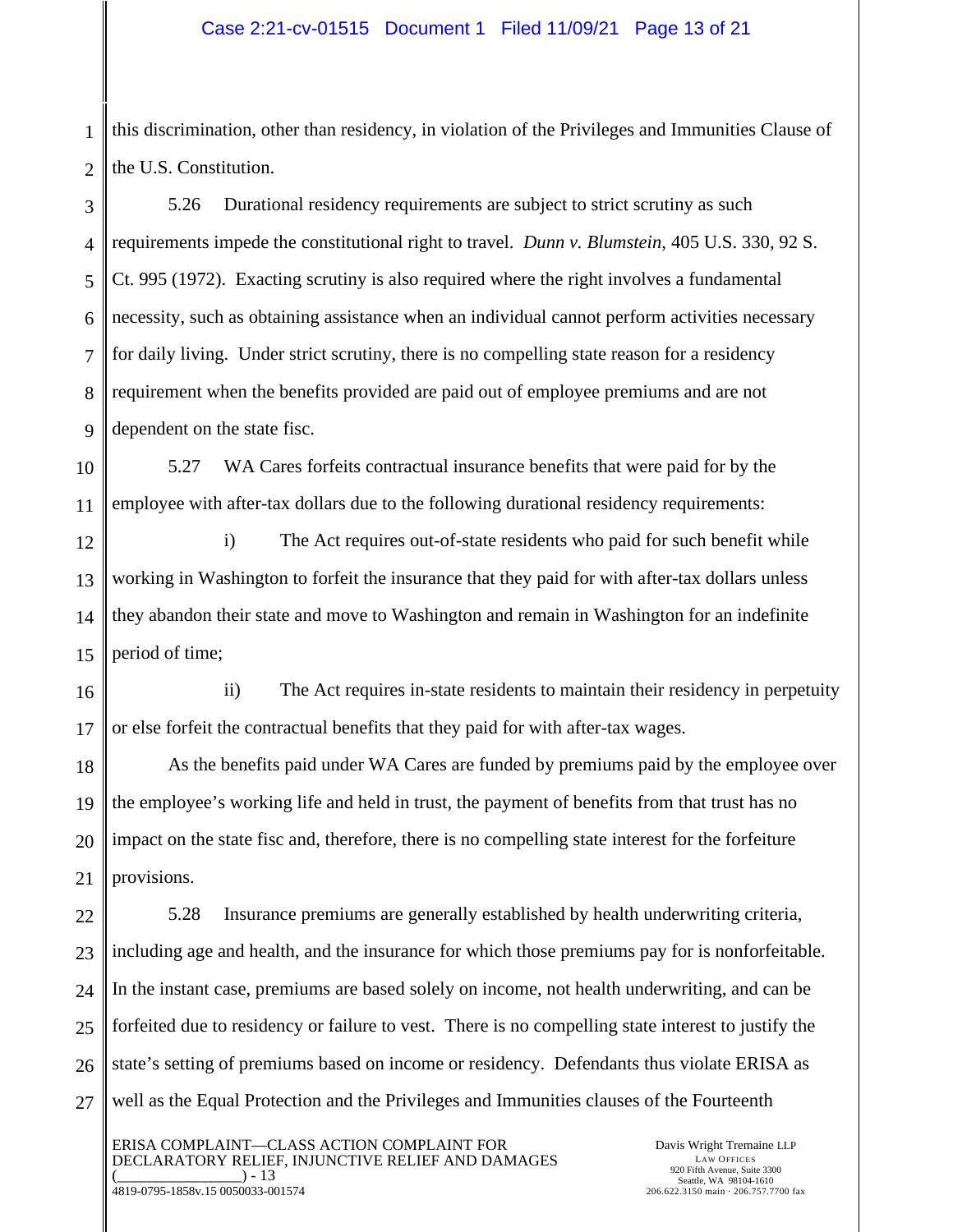1 2 Amendment, infringe on the right to travel, and restrict access to the fundamental right to receive essential life care when an employee cannot perform the basic functions of self-care by enforcing WA Cares. Even if a less deferential standard of review were utilized, such as a rational basis standard, the income and residency requirements are not rationally related to an insured premium rate. Enforcement of such impermissible provisions is also a breach of fiduciary duty under ERISA and at common law.

#### **Factual Allegations Regarding Violations of the ADEA and the Older Workers Benefit Protection Act**

5.29 The Older Workers Benefit Protection Act is an amendment to the Age Discrimination in Employment Act of 1967 ("ADEA") and is designed to prohibit states, employee benefit plans, and ERISA fiduciaries from discriminating on the basis of age. *Mount Lemmon Fire District v. Guido*, 139 S. Ct. 22 (1980) (states are employers under the ADEA). WA Cares, on its face, violates the ADEA. It is unlawful to discriminate on the basis of age with respect to any employee benefit plan. 29 U.S.C. § 630(l). Any disparity in benefit costs between older and younger workers must be justified on the cost of the benefit provided to the employee. 29 U.S.C. §  $623(f)(2)(B)$ . It is not permissible under the ADEA to base premiums provided to older workers on income when traditional health underwriting would result in a lower premium. Thus, Defendants' maintenance and enforcement of WA Cares violates both the ADEA and ERISA.

5.30 Under WA Cares, employees are required to pay the insurance premium regardless of age, but those that are within ten years of retirement and who do not need assistance with self-care within three years of retirement will be denied the benefit because (a) the employee did not pay WA Cares premiums for ten years, and (b) at the time of the application for benefits, the employee will not have paid the premium in three of the last six years. The Act discriminates against employees of advanced age, denying them any benefit for the premium paid in violation of the ADEA. It is not permissible under the ADEA to charge an older worker within ten years of retirement a premium and then deny the employee a benefit

ERISA COMPLAINT—CLASS ACTION COMPLAINT FOR DECLARATORY RELIEF, INJUNCTIVE RELIEF AND DAMAGES  $) - 14$ 4819-0795-1858v.15 0050033-001574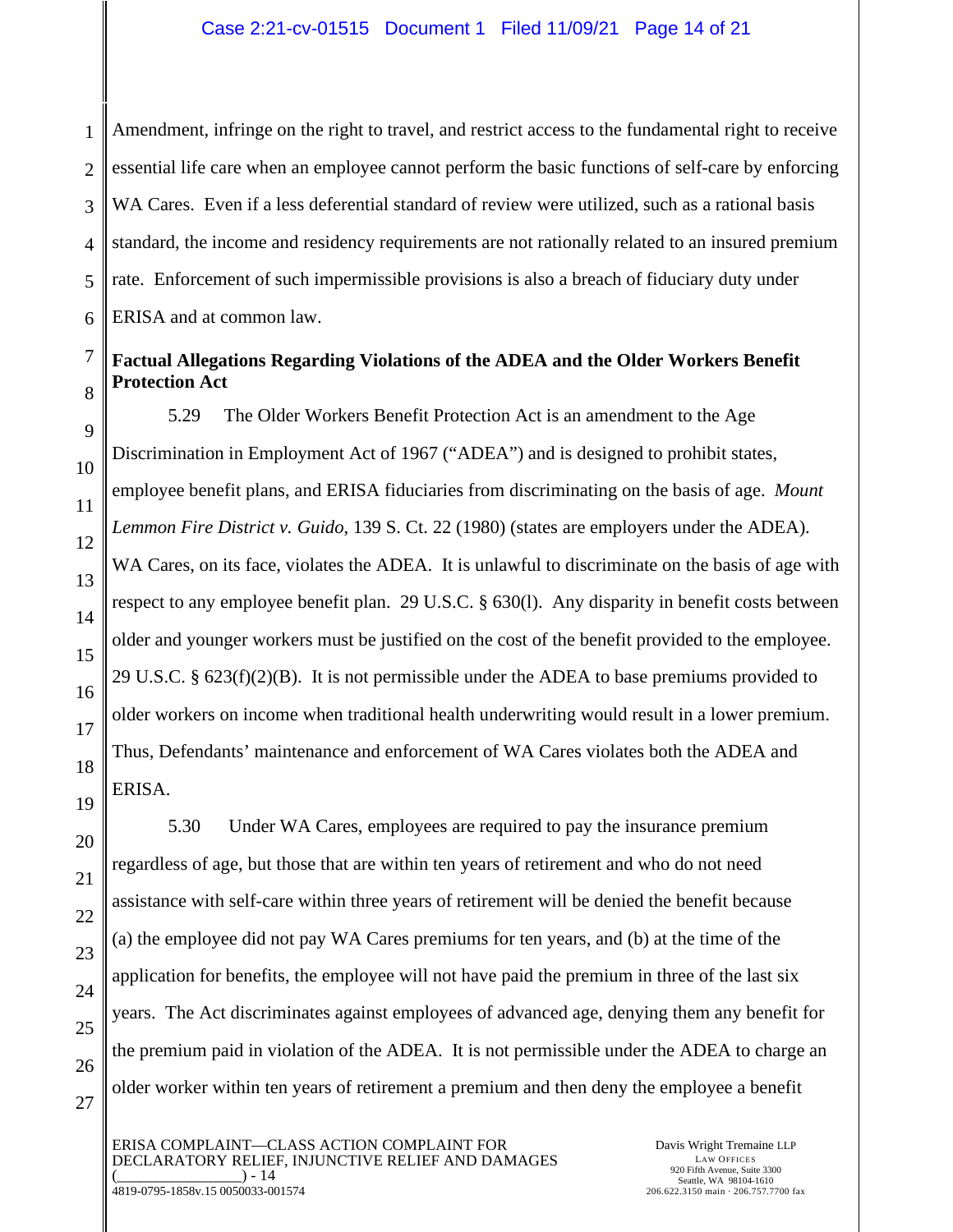#### Case 2:21-cv-01515 Document 1 Filed 11/09/21 Page 15 of 21

1 2 3 4 based on age. While the Act does permit a benefit to be paid if an employee both qualifies and applies for the benefits within three years of retirement, that provision cannot justify the cost of the forfeiture as only nine percent (9%) of long-term care assistance is provided to individuals in their 60s according to the data gathered by the American Association for Long Term Care Insurance in 2012.

5.31 Older employees, due to age and tenure, have higher wages than when they were younger, and their premium increase is due to their tenure rather than health underwriting requirements. The increase in premium that relates to age and tenure and not the underwriting cost of the benefit discriminates against older workers in violation of the ADEA.

5.32 Under the Older Workers Benefit Protection Act, any discrimination in benefits due to age must be justified on the basis of cost. The forfeiture of any benefit on premiums actually paid by an older worker within ten years of retirement is not justified on the basis of cost and violates the Older Workers Benefit Protection Act. Enforcement of such impermissible provisions is also a fiduciary breach under ERISA and at common law.

#### **Factual Allegations Regarding MEWA Status and Violations of Insurance Law and Fiduciary Duties**

5.33 The Trust, together with WA Cares, is an employee benefit plan within the meaning of 29 U.S.C. §§ 1002(5) and 1332(d)(1), ERISA Sections 3(5) and 502(d)(1). It is not a governmental plan within the meaning of 29 U.S.C. § 1002(32) as it is not providing benefits solely for employees of the state. A substantial number of non-governmental employees are mandatorily contributing to WA Cares. As such, the Trust, together with WA Cares, is a MEWA, 29 U.S.C. § 1002(40(A), as defined by federal law and is subject to both ERISA and state insurance laws and regulations.

5.34 Defendants have represented that the long-term care benefits paid from the Trust will be taxed in accordance with I.R.C. § 7702B. Both I.R.C. § 7702B and state insurance law prohibit the forfeiture of the long-term care benefits due to residency or years of service. State insurance law also has strict underwriting requirements for insurance premiums and those

ERISA COMPLAINT—CLASS ACTION COMPLAINT FOR DECLARATORY RELIEF, INJUNCTIVE RELIEF AND DAMAGES  $) - 15$ 4819-0795-1858v.15 0050033-001574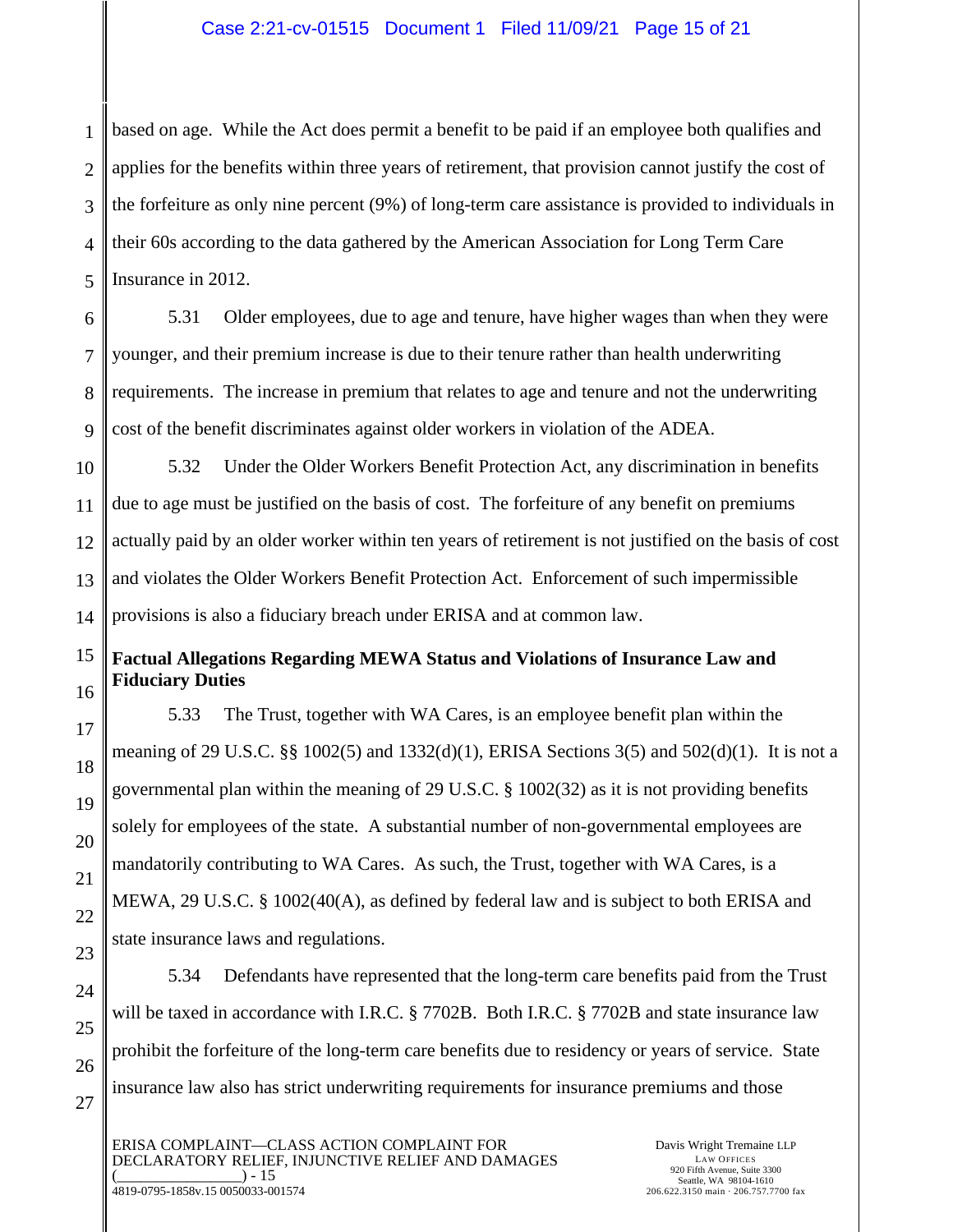1 2 3 underwriting requirements are not based on income or residency. As a MEWA, WA Cares is operating without a certificate of authority required by RCW 48.125.020 and offering benefits not authorized by RCW 48.125.030(3), which limits MEWA offerings to health care services only. As such, the MEWA operations are not permissible in Washington State and violate state insurance law.

5.35 Defendants' maintenance and enforcement of WA Cares thus violates ERISA and state insurance law. Defendants, as ERISA fiduciaries, violated their ERISA fiduciary duties by administering WA Cares in violation of state and federal laws.

#### **Factual Allegations Requiring Return of the Employee Class's Own Mandatory After-Tax Contributions**

5.36 The premiums withheld from the Employee Class's paychecks are mandatory after-tax employee payments, for insurance that both Washington State and the tax code treat as employee contributions to ensure the tax-free treatment of the benefit payments.

5.37 These employee contributions are held in the Trust, a MEWA, and are not aggregated with Washington State's general funds. The employee contributions are held in the Trust for the sole purpose of paying for long-term care and ancillary expenses and may not be used for any other purposes. Therefore, the premiums paid by employees are not state funds and the return of the premiums does not affect the state's fiscal autonomy.

5.38 Upon this Court's declaration that WA Cares and the purpose of the Trust are unlawful, employees who paid mandatory after-tax contributions to Washington State are entitled to a return of such contributions, increased by any expenditure made from the Trust, and the earnings thereon, under ERISA and the general common law principles of trusts.

#### **VI. CLASS ALLEGATIONS**

6.1 Class Definition. Pursuant to Rule 23(b)(1), (b)(2) and (b)(3) of the Federal Rules of Civil Procedure, Plaintiffs bring this case as a class action on behalf of an Employer Class and Employee Class (the "Class") defined as follows:

> Employer Class – All employers as defined by RCW 50B.04.010 who are required to withhold and remit a premium equal to .58%

ERISA COMPLAINT—CLASS ACTION COMPLAINT FOR DECLARATORY RELIEF, INJUNCTIVE RELIEF AND DAMAGES  $) - 16$ 4819-0795-1858v.15 0050033-001574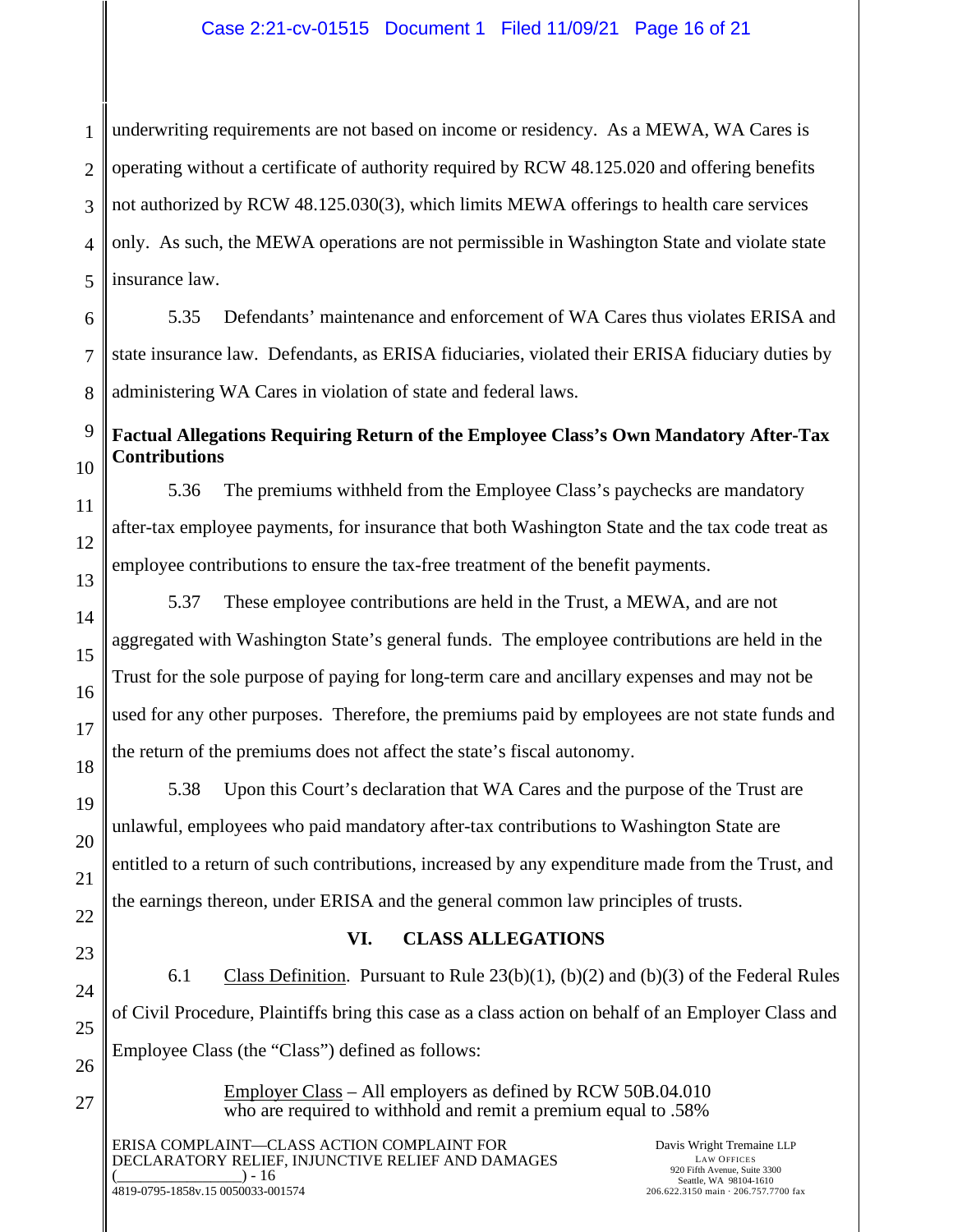## Case 2:21-cv-01515 Document 1 Filed 11/09/21 Page 17 of 21

of employee wages to ESD on or after January 1, 2022, pursuant to WA Cares.

Employee Class – All employees as defined by RCW 50B.04.010 who will have their wages reduced by .58% and remitted to ESD on or after January 1, 2022, pursuant to WA Cares.

4 5 6 6.2 Numerosity. According to data published by ESD, there are over 256,000 employers in Washington State with over 3,500,000 employees. Thus, the numerosity requirement is satisfied.

1

2

3

27

7 8 6.3 Commonality. The claims of the Employer Class and the Employee Class both seek the same unified goals:

9 10 11 12 13 a. That WA Cares and the purpose of the Trust should be declared unlawful; b. That Defendants should be prospectively enjoined from (1) requiring employers to withhold .58% of Washington employees' wages; (2) enforcing WA Cares; (3) making further expenditures from the Trust; and (4) retaining the illegally created Trust funds; and

14 15 16 c. That the Employee Class shall be entitled to a return of any employee contributions remitted to ESD and held in Trust pursuant to WA Cares, including any expenditures from the Trust, plus the earnings thereon.

17 18 19 Common questions of law and fact exist as to all members of the Class and predominate over any questions solely affecting individual members of the Class because all individual differences still lead to the same unified results, a declaration that WA Cares is invalid.

20 21 22 6.4 Typicality. The claims of the representative Plaintiffs are typical of the claims of the Class. Plaintiffs' claims, like the claims of the Class, arise from WA Cares and the goal to have the Act declared unlawful and unenforceable.

23 24 25 26 6.5 Adequacy. Plaintiffs will fairly and adequately protect the interests of the Class. Plaintiffs have retained competent and capable attorneys who are experienced trial lawyers with significant experience in complex and class action litigation. Plaintiffs and counsel are committed to prosecuting this action vigorously on behalf of the Class and have the financial

ERISA COMPLAINT—CLASS ACTION COMPLAINT FOR DECLARATORY RELIEF, INJUNCTIVE RELIEF AND DAMAGES  $( ) - 17$ 4819-0795-1858v.15 0050033-001574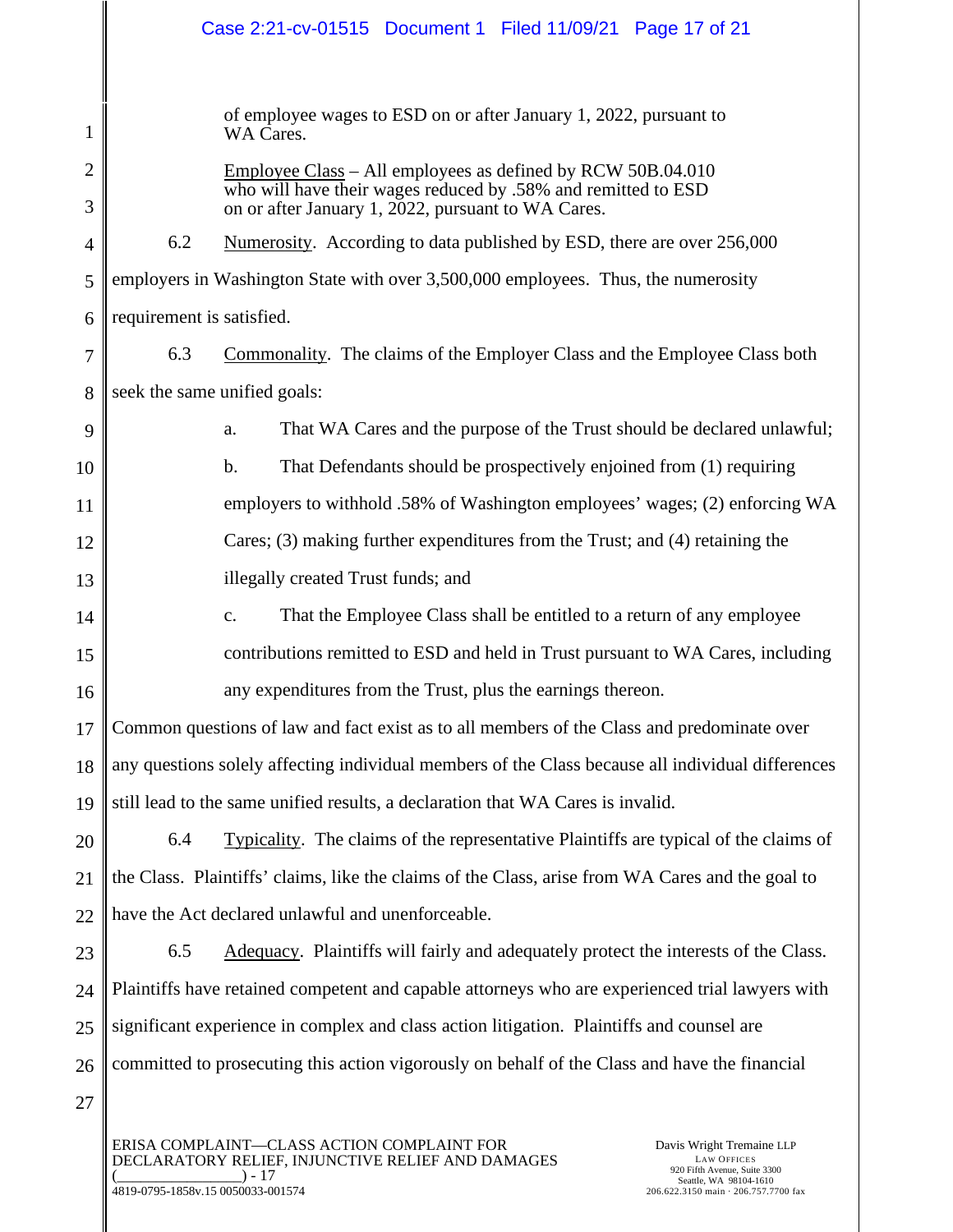1 2 resources to do so. Neither Plaintiffs nor their counsel has interests that are contrary to or that conflict with those of the proposed Class.

3 4 5 6 7 8 6.6 Predominance. Defendants have engaged in a common course of conduct toward Plaintiffs and members of the Class. The common issues arising from this conduct that affect Plaintiffs and members of the Class predominate over any individual issues. Adjudication of these common issues in a single action has important and desirable advantages of judicial economy, and class action treatment is superior to the other available methods for the fair and efficient adjudication of this controversy.

9 10 11 12 13 14 15 16 17 18 19 20 6.7 Superiority. Plaintiffs and Class members will suffer and will continue to suffer harm and damages as a result of Defendants' unlawful collection of .58% of wages. Absent a class action, however, most Class members likely would find the cost of litigating their claims prohibitive. Class treatment is superior to multiple individual suits or piecemeal litigation because it conserves judicial resources, promotes consistency and efficiency of adjudication, provides a forum for small claimants, and deters illegal activities. Plaintiffs and their counsel are unaware of any litigation that has already commenced concerning Defendants' actions. There will be no significant difficulty in the management of this case as a class action. The Class members who have amounts withheld will be readily identified by the records of ESD. Because the amounts withheld will be held in trust, the amounts to be restored to each Class member, and the earnings thereon, are readily determinable and are readily identifiable from Defendants' records.

21 22 23 24 25 6.8 Appropriateness of Declaratory Relief. Defendants have acted on grounds generally applicable to the Class, thereby making declaratory relief appropriate with respect to the Class as a whole. Furthermore, the prosecution of separate actions by individual members of the Class would create a risk of inconsistent or varying adjudications with respect to individual members of the Class that would establish incompatible standards of conduct for Defendants.

26 27

> ERISA COMPLAINT—CLASS ACTION COMPLAINT FOR DECLARATORY RELIEF, INJUNCTIVE RELIEF AND DAMAGES  $) - 18$ 4819-0795-1858v.15 0050033-001574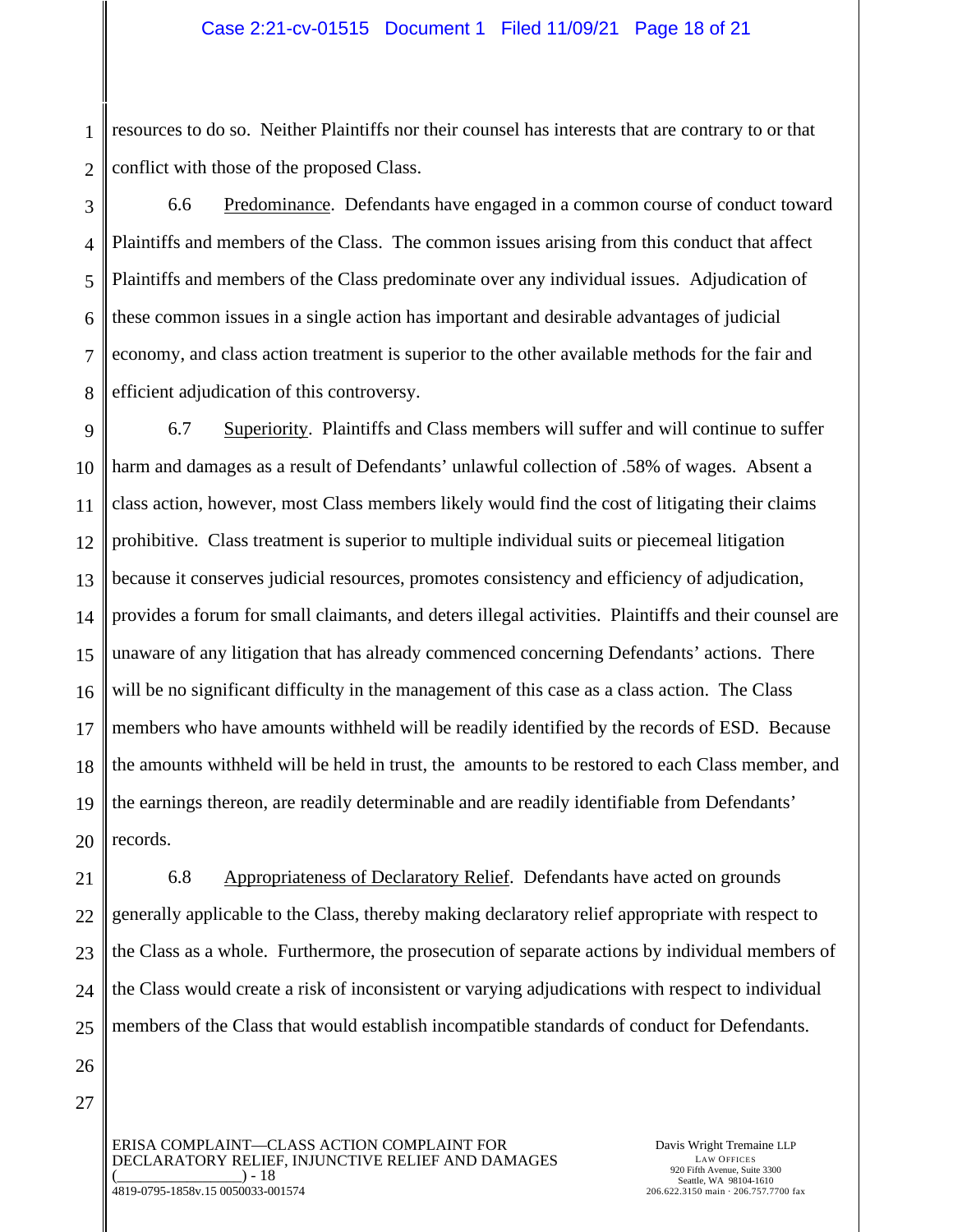| $\mathbf{1}$   | <b>CLAIMS FOR RELIEF</b><br>VII.                                                              |  |  |  |  |
|----------------|-----------------------------------------------------------------------------------------------|--|--|--|--|
| $\overline{2}$ | <b>First Claim for Relief - ERISA Preemption</b>                                              |  |  |  |  |
| 3              | Plaintiffs reallege and incorporate by reference each and every allegation set forth<br>7.1   |  |  |  |  |
| $\overline{4}$ | in the preceding paragraphs.                                                                  |  |  |  |  |
| 5              | 7.2<br>Plaintiffs seek a declaration that WA Cares is preempted by ERISA.                     |  |  |  |  |
| 6              | Second Claim for Relief - Violations of U.S. Constitution and ERISA                           |  |  |  |  |
| 7              | 7.3<br>Plaintiffs reallege and incorporate by reference each and every allegation set forth   |  |  |  |  |
| 8              | in the preceding paragraphs.                                                                  |  |  |  |  |
| 9              | Plaintiffs seek a declaration that WA Cares violates the Equal Protection Clause<br>7.4       |  |  |  |  |
| 10             | of the Fourteenth Amendment to the U.S. Constitution, the right to travel, the Privileges and |  |  |  |  |
| 11             | Immunities Clause, and ERISA and the enforcement of such impermissible provisions is a        |  |  |  |  |
| 12             | fiduciary breach under ERISA and common law.                                                  |  |  |  |  |
| 13             | Third Claim for Relief - Violations of ADEA, OWBPA, and ERISA                                 |  |  |  |  |
| 14             | Plaintiffs reallege and incorporate by reference each and every allegation set forth<br>7.5   |  |  |  |  |
| 15             | in the preceding paragraphs.                                                                  |  |  |  |  |
| 16             | 7.6<br>Plaintiffs seek a declaration that WA Cares violates the ADEA, the Older               |  |  |  |  |
| 17             | Workers Benefit Protection Act, and ERISA and the enforcement of such impermissible           |  |  |  |  |
| 18             | provisions is a fiduciary breach under ERISA and common law                                   |  |  |  |  |
| 19             | Fourth Claim for Relief - Violations of ERISA, Fiduciary Duties, and Insurance Law            |  |  |  |  |
| 20             | Plaintiffs reallege and incorporate by reference each and every allegation set forth<br>7.7   |  |  |  |  |
| 21             | in the preceding paragraphs.                                                                  |  |  |  |  |
| 22             | 7.8<br>Plaintiffs seek a declaration that WA Cares and the Trust are a MEWA as defined        |  |  |  |  |
| 23             | by ERISA, that the MEWA is operating without a certificate of authority and is providing      |  |  |  |  |
| 24             | benefits not authorized by Washington law and that the forfeiture provisions, the offering of |  |  |  |  |
| 25             | impermissible benefits, and setting of premiums based on income violate ERISA, Defendants'    |  |  |  |  |
| 26             | fiduciary duties under ERISA and at common law, and insurance law.                            |  |  |  |  |
| 27             |                                                                                               |  |  |  |  |

ERISA COMPLAINT—CLASS ACTION COMPLAINT FOR DECLARATORY RELIEF, INJUNCTIVE RELIEF AND DAMAGES  $(\_$ 4819-0795-1858v.15 0050033-001574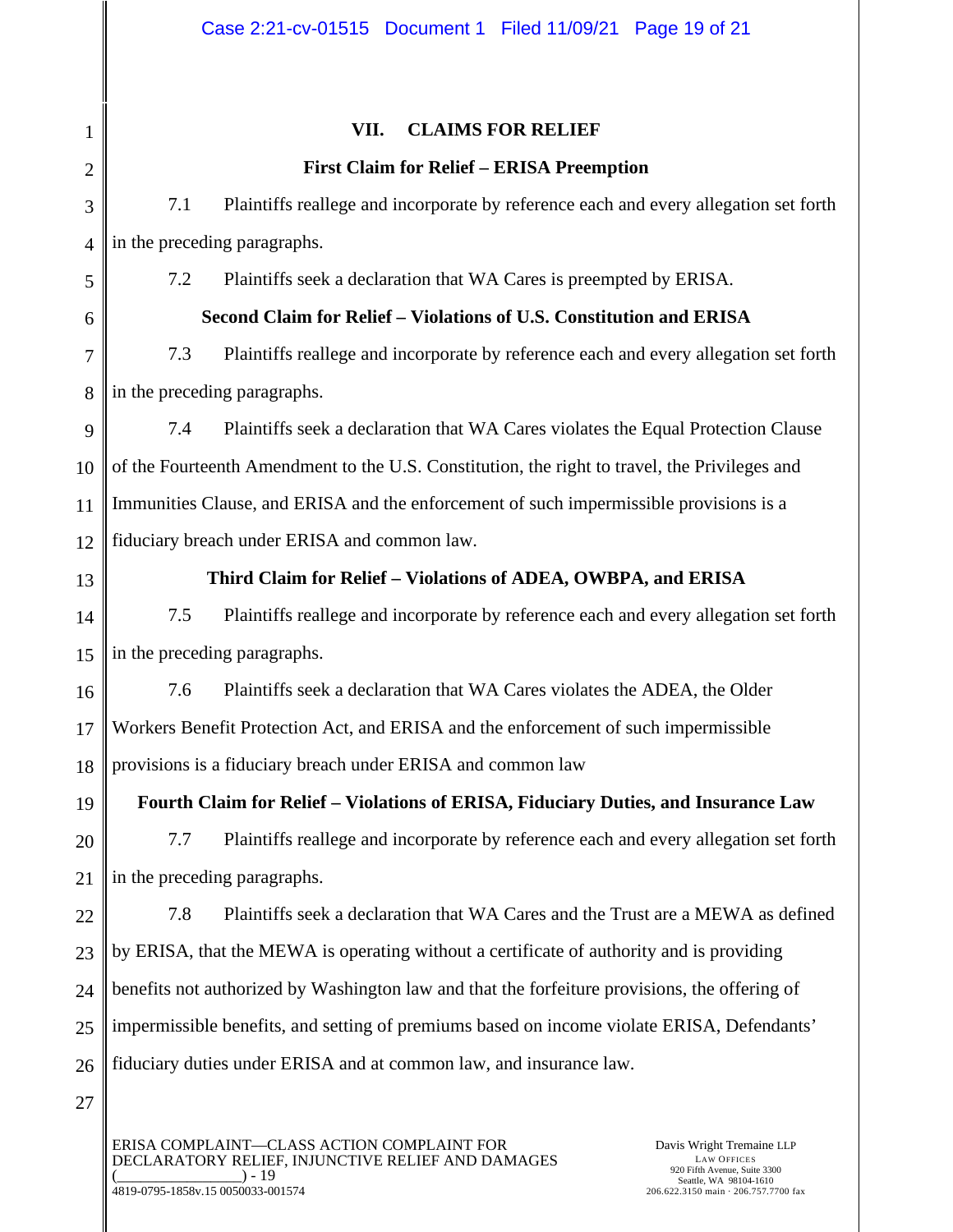#### **Fifth Claim for Relief –Restitution**

2 3 7.9 Plaintiffs reallege and incorporate by reference each and every allegation set forth in the preceding paragraphs.

4 5 6 7 8 7.10 After declaratory and injunctive relief are granted, the Employee Class seeks the return of all their own after-tax premiums that were deposited in the Trust, including any Trust expenditures for ancillary expenses, and the earnings thereon, as these assets are the employees' own assets and not the assets of the state and are to be returned to the employees under ERISA as well as the common law of trusts.

### 9

10

13

27

1

#### **VIII. PRAYER FOR RELIEF**

Wherefore, Plaintiffs pray for judgment against Defendants as follows:

11 12 A. Certification of the proposed Class pursuant to Rule 23(b)(1) or (b)(2) or, in the alternative, Rule (b)(3) of the Federal Rules of Civil Procedure.

B. Appoint the undersigned counsel as Class counsel.

14 15 16 17 C. Appoint Pacific Bells, LLC, BrunswikSt., LLC, and WOW Distributing, Inc as class representatives for the Employer Class and Melissa Johnston, Lena Madden, Judi Chapman, Katherine Solan, John Edmundson, and Mike Lindbo as class representatives for the Employee Class and award compensation to the class representatives.

18 19 20 21 D. Declare that WA Cares is unlawful and unenforceable under ERISA, federal, and state law. In addition, if any provision of the Act is unenforceable, declare that the entire Act is unenforceable as the Act's provisions are not severability and the validity of every provision of the Act is necessary to fund the required benefits.

22 23 24 E. Prospectively enjoin Defendants from (1) collecting the payroll premium of .58% from employee wages; (2) enforcing WA Cares; (3) making further expenditures from the Trust; and (4) retaining the illegally created Trust funds.

25 26 F. Return the Employee Class their premiums paid to the Trust, any expenditures from the Trust, and the earnings thereon.

ERISA COMPLAINT—CLASS ACTION COMPLAINT FOR DECLARATORY RELIEF, INJUNCTIVE RELIEF AND DAMAGES  $) - 20$ 4819-0795-1858v.15 0050033-001574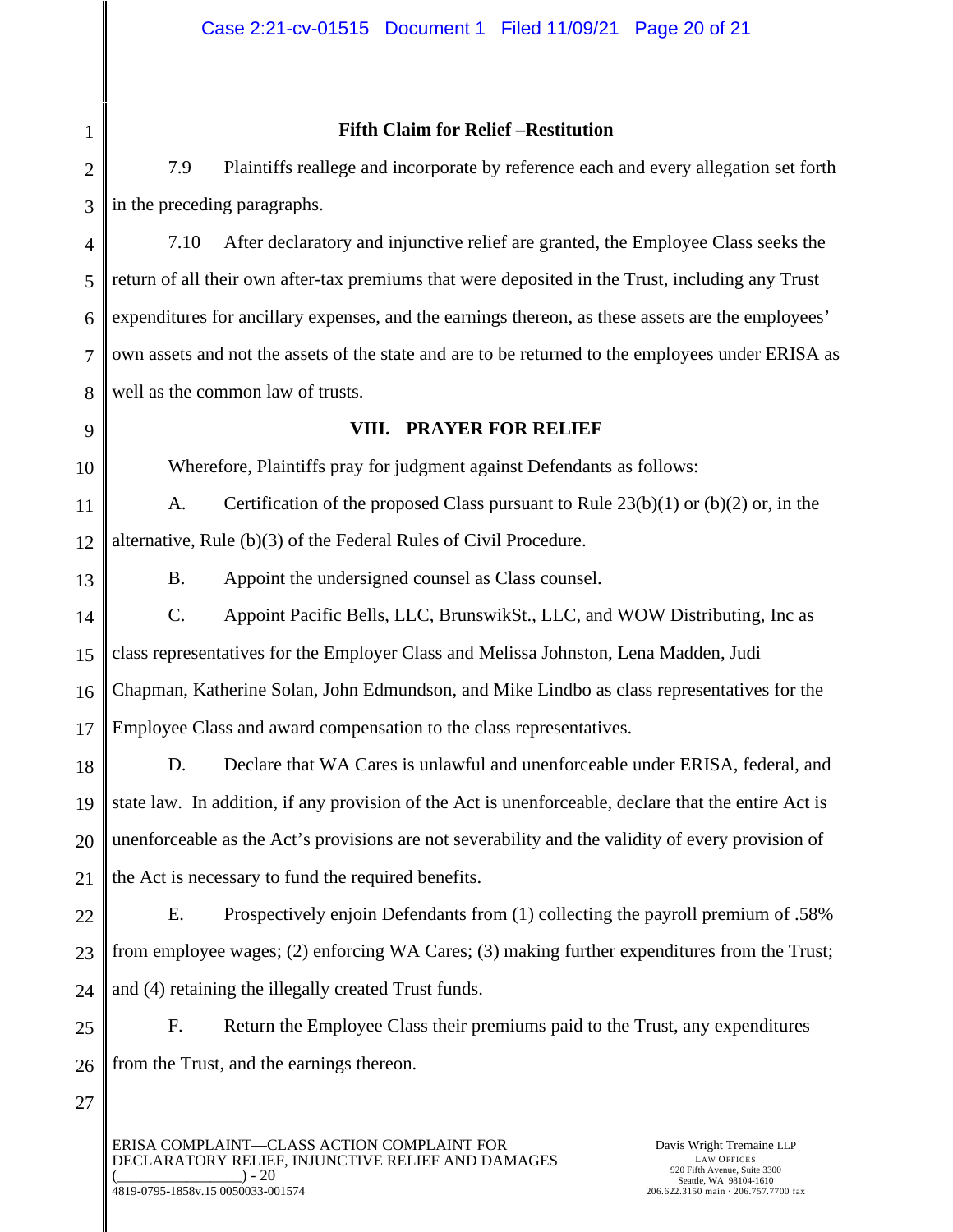| 1              | G.<br>Declare that Defendants are financially responsible for notifying Class members                                                            |                                                                                               |                                                                                                                                                   |  |  |  |
|----------------|--------------------------------------------------------------------------------------------------------------------------------------------------|-----------------------------------------------------------------------------------------------|---------------------------------------------------------------------------------------------------------------------------------------------------|--|--|--|
| $\overline{2}$ | of their wrongful conduct and the return of any amounts withheld and the earnings thereon.                                                       |                                                                                               |                                                                                                                                                   |  |  |  |
| 3              | Η.                                                                                                                                               | Award attorneys' fees and costs pursuant to 42 U.S.C. § 1988 and 29 U.S.C.                    |                                                                                                                                                   |  |  |  |
| 4              |                                                                                                                                                  | § 1132(g). In addition, attorneys' fees shall be awarded pursuant to a common fund created by |                                                                                                                                                   |  |  |  |
| 5              | the return of premiums and associated earnings to the Employee Class.                                                                            |                                                                                               |                                                                                                                                                   |  |  |  |
| 6              | I.<br>Grant such other relief as this Court deems necessary, just, and proper.                                                                   |                                                                                               |                                                                                                                                                   |  |  |  |
| 7              | DATED this 9 <sup>th</sup> day of November, 2021.                                                                                                |                                                                                               |                                                                                                                                                   |  |  |  |
| 8              |                                                                                                                                                  |                                                                                               | DAVIS WRIGHT TREMAINE LLP<br>Attorneys for Pacific Bells, LLC, BrunswikSt.,                                                                       |  |  |  |
| 9              |                                                                                                                                                  |                                                                                               | LLC, and WOW Distributing, Inc, and Melissa<br>Johnston, Lena Madden, Judi Chapman,                                                               |  |  |  |
| 10             |                                                                                                                                                  |                                                                                               | Katherine Solan, John Edmundson, and Mike<br>Lindbo, as well as the Employer and Employee                                                         |  |  |  |
| 11             |                                                                                                                                                  |                                                                                               | Class                                                                                                                                             |  |  |  |
| 12             |                                                                                                                                                  |                                                                                               |                                                                                                                                                   |  |  |  |
| 13             | By <i>_/s/ Richard J. Birmingham</i><br>Richard J. Birmingham, WSBA #8685<br>920 Fifth Avenue, Suite 3300                                        |                                                                                               |                                                                                                                                                   |  |  |  |
| 14             |                                                                                                                                                  | Seattle, WA 98104-1610<br>Telephone: 206.622.3150                                             |                                                                                                                                                   |  |  |  |
| 15             | Fax: 206.757.7700                                                                                                                                |                                                                                               |                                                                                                                                                   |  |  |  |
| 16             | Email: richardbirmingham@dwt.com                                                                                                                 |                                                                                               |                                                                                                                                                   |  |  |  |
| 17             | By /s/ Christine Hawkins<br>Christine Hawkins, WSBA#44972                                                                                        |                                                                                               |                                                                                                                                                   |  |  |  |
| 18             | 929 108 <sup>th</sup> Avenue NE, Suite 1500                                                                                                      |                                                                                               |                                                                                                                                                   |  |  |  |
| 19             | Bellevue, WA 98004-4786<br>Telephone: 425.646.6100                                                                                               |                                                                                               |                                                                                                                                                   |  |  |  |
| 20             | Fax: 425.646.6199<br>Email: christinehawkins@dwt.com                                                                                             |                                                                                               |                                                                                                                                                   |  |  |  |
| 21             |                                                                                                                                                  |                                                                                               |                                                                                                                                                   |  |  |  |
| 22             |                                                                                                                                                  |                                                                                               |                                                                                                                                                   |  |  |  |
| 23             |                                                                                                                                                  |                                                                                               |                                                                                                                                                   |  |  |  |
| 24             |                                                                                                                                                  |                                                                                               |                                                                                                                                                   |  |  |  |
| 25             |                                                                                                                                                  |                                                                                               |                                                                                                                                                   |  |  |  |
| 26             |                                                                                                                                                  |                                                                                               |                                                                                                                                                   |  |  |  |
| 27             |                                                                                                                                                  |                                                                                               |                                                                                                                                                   |  |  |  |
|                | ERISA COMPLAINT-CLASS ACTION COMPLAINT FOR<br>DECLARATORY RELIEF, INJUNCTIVE RELIEF AND DAMAGES<br>$) - 21$<br>4819-0795-1858v.15 0050033-001574 |                                                                                               | Davis Wright Tremaine LLP<br><b>LAW OFFICES</b><br>920 Fifth Avenue, Suite 3300<br>Seattle, WA 98104-1610<br>206.622.3150 main · 206.757.7700 fax |  |  |  |